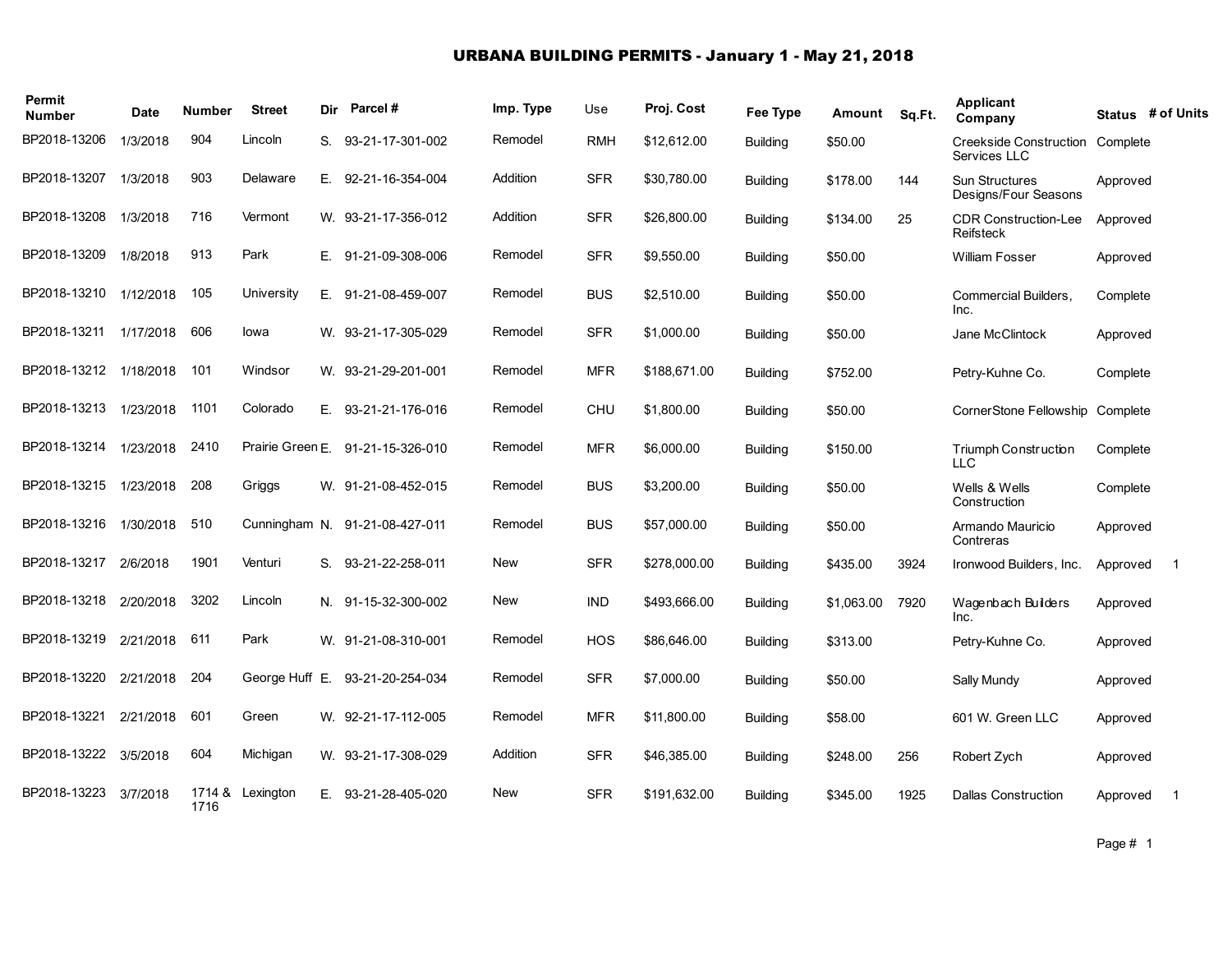| Permit<br><b>Number</b> | Date      | Number         | <b>Street</b>  | Dir | Parcel#                          | Imp. Type | Use        | Proj. Cost     | Fee Type        | Amount     | Sq.Ft. | Applicant<br>Company                     | Status # of Units |                |
|-------------------------|-----------|----------------|----------------|-----|----------------------------------|-----------|------------|----------------|-----------------|------------|--------|------------------------------------------|-------------------|----------------|
| BP2018-13224            | 3/7/2018  | 1714 &<br>1716 | Lexington      |     | E. 93-21-28-405-020              | New       | <b>SFR</b> | \$191,632.00   | <b>Building</b> | \$345.00   | 1905   | <b>Dallas Construction</b>               | Approved          | $\overline{1}$ |
| BP2018-13225            | 3/9/2018  | 606            | Park           |     | W. 91-21-08-309-007              | Rehab     | HOS        | \$79,783.00    | <b>Building</b> | \$359.00   |        | Petry-Kuhne Co.                          | Approved          |                |
| BP2018-13226            | 3/9/2018  | 208            |                |     | Pennsylvania W. 93-21-17-380-015 | Addition  | <b>SFR</b> | \$51,082.00    | <b>Building</b> | \$162.00   | 137    | Daniel One, Inc.                         | Approved          |                |
| BP2018-13227            | 3/9/2018  | 2870           | Philo          |     | S. 93-21-28-201-004c             | Addition  | <b>BUS</b> | \$24,950.00    | <b>Building</b> | \$120.00   | 375    | <b>Precision Builders</b>                | Approved          |                |
| BP2018-13228            | 3/16/2018 | 611            | Park           |     | W. 91-21-08-310-001              | Remodel   | <b>HOS</b> | \$99,474.00    | <b>Building</b> | \$396.00   |        | Petry-Kuhne Co.                          | Approved          |                |
| BP2018-13229            | 3/19/2018 | 1605           | Eagle Ridge E. |     | 93-21-21-401-004                 | Addition  | <b>SFR</b> | \$72,900.00    | <b>Building</b> | \$426.00   | 320    | <b>CDR Construction-Lee</b><br>Reifsteck | Approved          |                |
| BP2018-13230            | 3/21/2018 | 2835           | Stone Creek E. |     | 93-21-22-175-011                 | New       | <b>SFR</b> | \$730,000.00   | <b>Building</b> | \$435.00   | 15754  | <b>GAM Construction</b>                  | Approved          | $\overline{1}$ |
| BP2018-13231            | 3/21/2018 | 611            | Park           |     | W. 91-21-08-310-001              | Remodel   | <b>HOS</b> | \$1,329,347.00 | <b>Building</b> | \$3,989.00 |        | JH Findorff & Son                        | Approved          |                |
| BP2018-13232            | 3/23/2018 | 218            | Main           |     | W. 92-21-17-201-001              | Remodel   | <b>BUS</b> | \$10,500.00    | <b>Building</b> | \$50.00    |        | Norman Baxley                            | Approved          |                |
| BP2018-13233            | 3/26/2018 | 2734           | Stone Creek E. |     | 93-21-22-104-008                 | New       | <b>SFR</b> | \$274,000.00   | <b>Building</b> | \$345.00   | 2402   | Ironwood Builders, Inc.                  | Approved          | $\overline{1}$ |
| BP2018-13234            | 3/26/2018 | 1702           | Bohn           | S.  | 93-21-22-103-020                 | New       | <b>SFR</b> | \$160,767.00   | <b>Building</b> | \$400.00   | 2797   | <b>TAG Residential LLC</b>               | Approved          | $\overline{1}$ |
| BP2018-13235            | 3/27/2018 | 2726           | Stone Creek E. |     | 93-21-22-103-021                 | New       | <b>SFR</b> | \$157,915.00   | <b>Building</b> | \$345.00   | 2255   | <b>TAG Residential LLC</b>               | Approved          | $\overline{1}$ |
| BP2018-13236            | 3/29/2018 | 506            | California     | Ε.  | 92-21-17-278-008                 | Addition  | <b>SFR</b> | \$5,000.00     | <b>Building</b> | \$50.00    | 165    | Scott Waker                              | Approved          |                |
| BP2018-13237            | 3/29/2018 | 2714           | Stone Creek E. |     | 93-21-22-103-024                 | New       | <b>SFR</b> | \$160,205.00   | <b>Building</b> | \$400.00   | 2997   | <b>TAG Residential LLC</b>               | Approved          | $\overline{1}$ |
| BP2018-13238            | 3/29/2018 | 2718           | Stone Creek E. |     | 93-21-22-103-023                 | New       | <b>SFR</b> | \$124,654.00   | <b>Building</b> | \$345.00   | 2148   | <b>TAG Residential LLC</b>               | Approved          | $\overline{1}$ |
| BP2018-13239            | 3/30/2018 | 2710           | Stone Creek E. |     | 93-21-22-103-025                 | New       | <b>SFR</b> | \$124,655.00   | <b>Building</b> | \$345.00   | 2148   | <b>TAG Residential LLC</b>               | Approved          | $\overline{1}$ |
| BP2018-13240            | 3/30/2018 | 2722           | Stone Creek E. |     | 93-21-22-103-022                 | New       | <b>SFR</b> | \$170,087.00   | <b>Building</b> | \$400.00   | 2821   | <b>TAG Residential LLC</b>               | Approved          | $\overline{1}$ |
| BP2018-13241            | 4/6/2018  | 2706           | Stone Creek E. |     | 93-21-22-103-026                 | New       | <b>SFR</b> | \$153,764.00   | <b>Building</b> | \$400.00   | 3270   | <b>TAG Residential LLC</b>               | Approved          | $\overline{1}$ |
| BP2018-13242            | 4/6/2018  | 2702           |                |     | Stone Creek E. 93-21-22-103-027  | New       | <b>SFR</b> | \$190,123.00   | <b>Building</b> | \$400.00   | 3243   | <b>TAG Residential LLC</b>               | Approved          | $\overline{1}$ |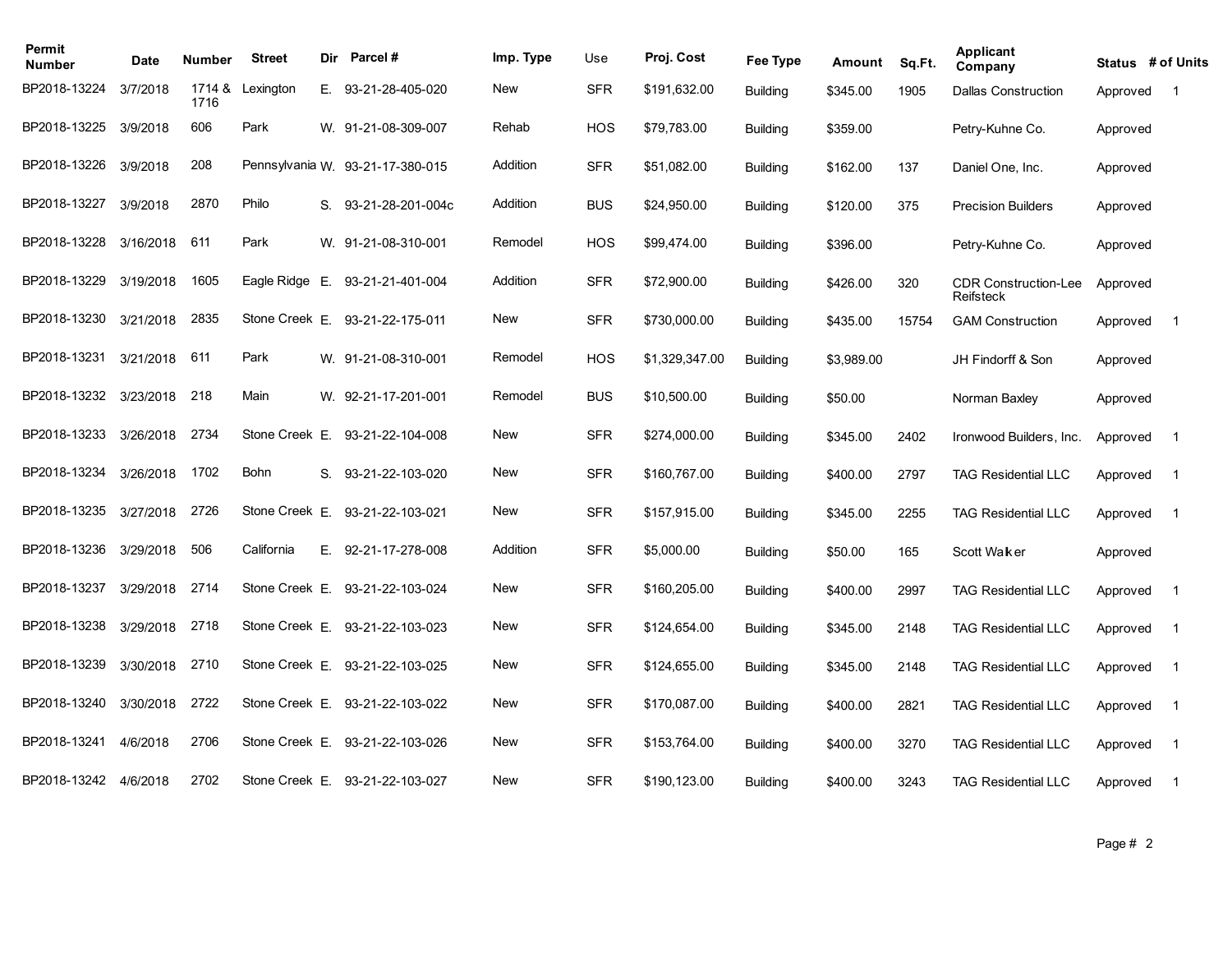| Permit<br><b>Number</b> | Date      | Number | <b>Street</b>  | Dir. | <b>Parcel#</b>                     | Imp. Type  | Use        | Proj. Cost     | Fee Type        | Amount     | Sq.Ft. | <b>Applicant</b><br>Company                  |          | Status # of Units |
|-------------------------|-----------|--------|----------------|------|------------------------------------|------------|------------|----------------|-----------------|------------|--------|----------------------------------------------|----------|-------------------|
| BP2018-13243            | 4/6/2018  | 302    | Broadway       |      | N. 91-21-08-460-003                | Remodel    | <b>BUS</b> | \$188,088.00   | <b>Building</b> | \$838.00   |        | Wells & Wells<br>Construction                | Approved |                   |
| BP2018-13244            | 4/6/2018  | 407    | University     | Е.   | 91-21-08-476-005                   | New        | <b>BUS</b> | \$857,371.00   | <b>Building</b> | \$1,174.00 | 3910   | <b>Drake Homes</b>                           | Approved |                   |
| BP2018-13245            | 4/6/2018  | 1905   | Kathryn        | S.   | 93-21-21-280-009                   | New        | <b>SFR</b> | \$230,000.00   | <b>Building</b> | \$400.00   | 2688   | <b>Vliet Builders LLC</b>                    | Approved | $\overline{1}$    |
| BP2018-13246            | 4/12/2018 | 3009   | Stillwater     | Е.   | 93-21-22-405-014                   | New        | <b>SFR</b> | \$179,500.00   | <b>Building</b> | \$345.00   | 2124   | <b>Raymond Miller</b><br>Construction        | Approved | $\overline{1}$    |
| BP2018-13247            | 4/12/2018 | 3007   | Stillwater     |      | 93-21-22-405-015                   | New        | <b>SFR</b> | \$168,000.00   | <b>Building</b> | \$345.00   | 1910   | <b>Raymond Miller</b><br>Construction        | Approved | $\overline{1}$    |
| BP2018-13248            | 4/13/2018 | 1404   | Lincoln        | S.   | 93-21-17-352-005                   | <b>New</b> | <b>MFR</b> | \$1,615,100.00 | <b>Building</b> | \$5,916.00 |        | C-U Under Construction Approved              |          | 19                |
| BP2018-13249            | 4/17/2018 | 1818   | Windsor        | Е.   | 93-21-21-404-001                   | Remodel    | <b>HOS</b> | \$304,600.00   | <b>Building</b> | \$1,286.00 |        | <b>Broeren Russo</b><br>Construction.        | Approved |                   |
| BP2018-13250            | 4/17/2018 | 2860   | Philo          | S.   | 93-21-28-201-004b                  | Remodel    | <b>BUS</b> | \$89,835.00    | <b>Building</b> | \$307.00   |        | TAG Commercial LLC -<br>Series Urbana        | Approved |                   |
| BP2018-13251            | 4/18/2018 | 209    | Coler          | N.   | 91-21-08-359-005                   | Remodel    | <b>MFR</b> | \$41.350.00    | <b>Building</b> | \$248.00   |        | Kennedy Wilson                               | Approved |                   |
| BP2018-13252            | 4/20/2018 | 202    | University     |      | E. 91-21-08-405-038                | Remodel    | <b>BUS</b> | \$29,288.00    | <b>Building</b> | \$71.00    |        | A.P. Construction LLC                        | Approved |                   |
| BP2018-13253            | 4/24/2018 | 716    | Lynn           | S.   | 92-21-16-163-011                   | <b>New</b> | <b>SFR</b> | \$144,000.00   | <b>Building</b> | \$345.00   | 1768   | Bash & Schrock                               | Approved | -1                |
| BP2018-13254            | 4/25/2018 | 2214   | Stonebrooke S. |      | 93-21-22-427-010                   | <b>New</b> | <b>SFR</b> | \$72,600.00    | <b>Building</b> | \$345.00   | 2069   | <b>Field Gate Group</b>                      | Approved | $\overline{1}$    |
| BP2018-13255            | 4/25/2018 | 2216   | Stonebrooke S. |      | 93-21-22-427-011                   | New        | <b>SFR</b> | \$72,600.00    | <b>Building</b> | \$345.00   | 2069   | <b>Field Gate Group</b>                      | Approved | $\overline{1}$    |
| BP2018-13256            | 5/4/2018  | 1509   | University     | Ε.   | 91-21-09-451-007                   | Remodel    | <b>BUS</b> | \$12,500.00    | <b>Building</b> | \$150.00   |        | Illini F.S. Inc.                             | Approved |                   |
| BP2018-13257            | 5/4/2018  | 2206   | PebblebrookeS. |      | 93-21-22-426-062                   | <b>New</b> | <b>SFR</b> | \$64,600.00    | <b>Building</b> | \$345.00   | 1731   | Field Gate Group                             | Approved | $\mathbf 1$       |
| BP2018-13258            | 5/4/2018  | 2204   | PebblebrookeS. |      | 93-21-22-426-061                   | <b>New</b> | <b>SFR</b> | \$72,600.00    | <b>Building</b> | \$345.00   | 2073   | <b>Field Gate Group</b>                      | Approved | $\overline{1}$    |
| BP2018-13259            | 5/10/2018 | 1104   | Nevada         |      | W. 93-21-18-277-016                | Remodel    | <b>RMH</b> | \$340,000.00   | <b>Building</b> | \$942.00   |        | Shield Sexton                                | Approved |                   |
| BP2018-13260            | 5/10/2018 | 711    |                |      | Kettering Park N. 91-21-05-352-001 | Addition   | <b>FTY</b> | \$1,200,000.00 | <b>Building</b> | \$5,700.00 | 14278  | A&R<br>Services/Mechanical                   | Approved |                   |
| BP2018-13261            | 5/18/2018 | 611    | Harding        | E.   | 93-21-21-154-001                   | Remodel    | <b>SFR</b> | \$26.052.00    | <b>Building</b> | \$93.00    |        | New Prairie Construction Approved<br>Company |          |                   |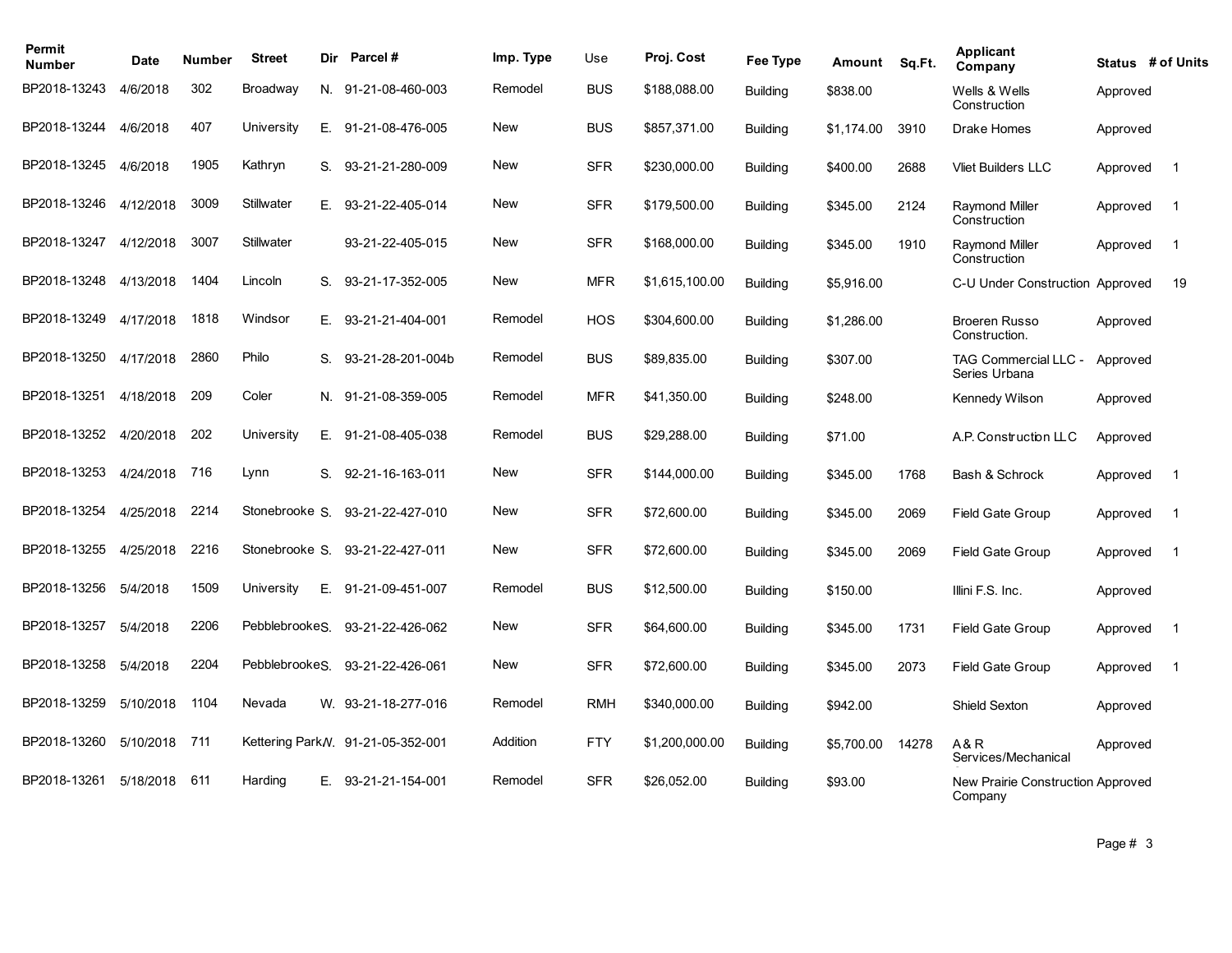| Permit<br><b>Number</b> | Date | Number | Street | Dir Parcel# | Imp. Type | Use | Proj. Cost | Fee Type             | Amount | Sq.Ft.          | Applicant<br>Company | Status # of Units |
|-------------------------|------|--------|--------|-------------|-----------|-----|------------|----------------------|--------|-----------------|----------------------|-------------------|
|                         |      |        |        |             |           |     |            | Proj. Cost           |        | \$11,273,974.00 |                      |                   |
|                         |      |        |        |             |           |     |            | <b>Total Permits</b> | 56     |                 |                      |                   |
|                         |      |        |        |             |           |     |            | Sq.Ft.               |        | 91551           |                      |                   |
|                         |      |        |        |             |           |     |            | Total # of Units     | 40     |                 |                      |                   |
|                         |      |        |        |             |           |     |            | <b>Total Fees</b>    |        | \$33,328.00     |                      |                   |
|                         |      |        |        |             |           |     |            |                      |        |                 |                      |                   |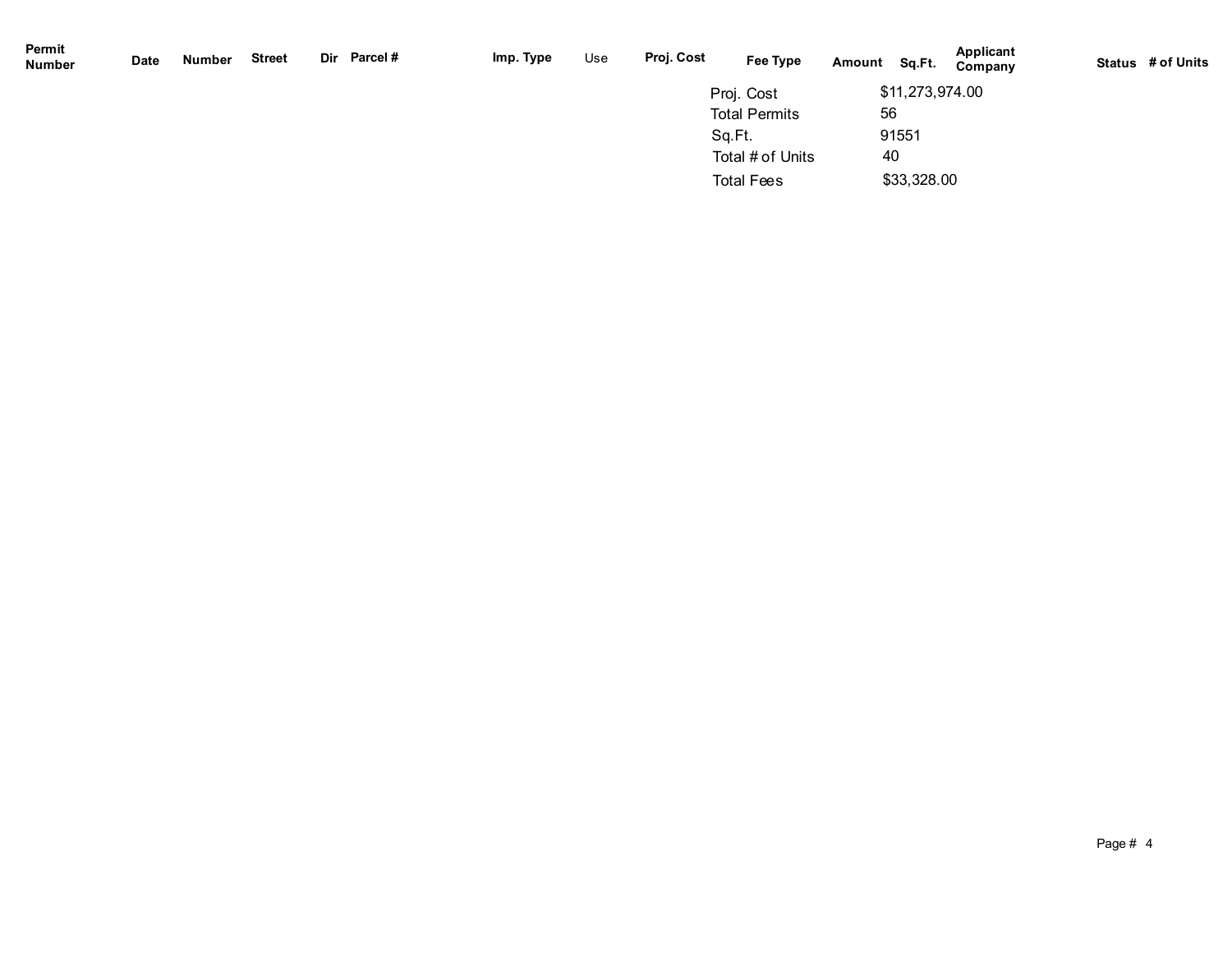# **DEMOLITION PERMITS** Page  $\#$  1

January 1 - May 21, 2018

| Permit Number           | Date | Number | <b>Street</b> | Dir | Parcel#          | Amount   | <b>Applicant Company</b>     | Impr. Type                           | Sq. Ft. | # of Units |
|-------------------------|------|--------|---------------|-----|------------------|----------|------------------------------|--------------------------------------|---------|------------|
| DM2018-U-6617 1/30/2018 |      | 203    | Dodson        | S.  | 91-21-15-127-003 | \$150.00 | Owen's Trucking & Excavating | demolish 1 story single family house | $-900$  | $-1$       |
| DM2018-U-6639 3/13/2018 |      | 1118   | Hill          | W.  | 91-21-07-426-011 | \$157.00 | <b>Miller Enterprises</b>    | demolish single family house         | 576     | -1         |
| DM2018-U-6709 5/21/2018 |      | 903    | Hill          | W.  | 91-21-07-429-015 | \$150.00 | Retreat at Urbana LLC        | demolish 1 story single family house | 1456    | $-1$       |
| DM2018-U-6710 5/21/2018 |      | 905    | Hill          | W.  | 91-21-07-429-014 | \$150.00 | Retreat at Urbana LLC        | demolish 1 story single family house | 1440    | $-1$       |
| DM2018-U-6711 5/21/2018 |      | 907    | Hill          | W.  | 91-21-07-429-013 | \$150.00 | Retreat at Urbana LLC        | demolish 1 story single family house | 1296    | $-1$       |
| DM2018-U-6712 5/21/2018 |      | 909    | Hill          | W.  | 91-21-07-429-012 | \$150.00 | Retreat at Urbana LLC        | demolish 1 story single family house | 1040    | $-1$       |
| DM2018-U-6671 4/16/2018 |      | 108    | lowa          | W.  | 93-21-17-401-019 | \$.00    | Tyler Ingram Excavating      | demolish 1 story single family house | 900     | -1         |
| DM2018-U-6692 5/7/2018  |      | 701    | Lincoln       | N.  | 91-21-07-429-022 | \$150.00 | Retreat at Urbana LLC        | demolish 1 story sfr                 | 1825    | $-1$       |
| DM2018-U-6707 5/21/2018 |      | 703    | Lincoln       | N.  | 91-21-07-429-021 | \$150.00 | Retreat at Urbana LLC        | demolish 1 story sfr                 | 896     | -1         |
| DM2018-U-6708 5/21/2018 |      | 707    | Lincoln       | N.  | 91-21-07-429-016 | \$150.00 | Retreat at Urbana LLC        | demolish 1 story sfr                 | $-1352$ | $-1$       |
|                         |      |        |               |     |                  |          |                              |                                      |         |            |

| <b>Total Permits</b> | 10         |
|----------------------|------------|
| <b>Total Fees</b>    | \$1,357.00 |

 $#$  of units  $-10$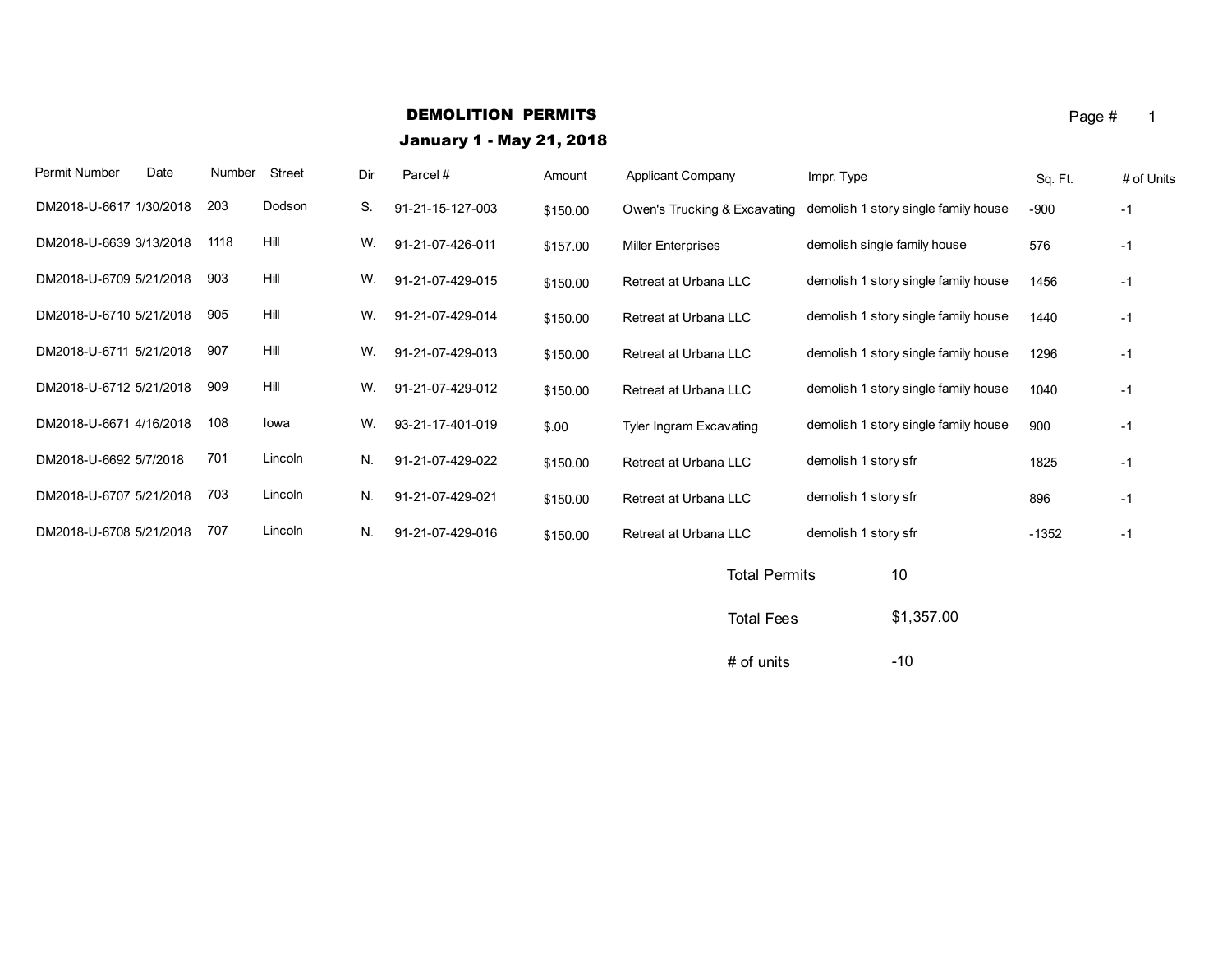### ELECTRICAL PERMITS

# January 1 - May 21, 2018

| <b>Permit Number Date</b> |           | <b>Number</b> | <b>Street</b>      | Dir | Parcel#          | <b>Status</b> | <b>Amount</b> | Page #<br><b>Applicant Company</b>   |
|---------------------------|-----------|---------------|--------------------|-----|------------------|---------------|---------------|--------------------------------------|
| EL2018-19382              | 4/3/2018  | 609           | Indiana            | W.  | 93-21-17-308-010 | Complete      | \$50.00       | Waters Electrical Contracting        |
| EL2018-19387              | 4/3/2018  | 2204          | Grange             | S.  | 93-21-20-406-002 | Complete      | \$50.00       | Waters Electrical Contracting        |
| EL2018-19388              | 4/3/2018  | 505           | Pennsylvania       | W.  | 93-21-17-377-004 | Complete      | \$150.00      | Davis Electric                       |
| EL2018-19389              | 4/3/2018  | 602 & 604     | Illinois           | Ε.  | 92-21-17-245-003 | Complete      | \$125.00      | Aladdin Electric                     |
| EL2018-19390              | 4/6/2018  | 205           | High               | W.  | 92-21-17-213-002 | Approved      | \$50.00       | Fred's Plbg-Heating, AC & Elect.     |
| EL2018-19391              | 4/6/2018  | 218           | Main               | W.  | 92-21-17-201-001 | Approved      | \$50.00       | Best Electric Co.                    |
| EL2018-19392              | 4/6/2018  | 2005          | Vine               | S.  | 93-21-20-254-029 | Complete      | \$50.00       | <b>Bautista Electric Enterprises</b> |
| EL2018-19393              | 4/6/2018  | 3007          | Stillwater         |     | 93-21-22-405-015 | Complete      | \$50.00       | Mike Birt Construction               |
| EL2018-19394              | 4/6/2018  | 611           | Park               | W.  | 91-21-08-310-001 | Complete      | \$188.19      | <b>Potter Electric Service</b>       |
| EL2018-19395              | 4/6/2018  | 1803-1809     | Philo              | S.  | 93-21-21-126-050 | Approved      | \$50.00       | Lagacy Electric                      |
| EL2018-19396              | 4/11/2018 | 611           | Park               | W.  | 91-21-08-310-001 | Approved      | \$3,464.96    | Jamerson & Bauwens Electric          |
| EL2018-19397              | 4/11/2018 | 1404          | Lincoln            | S.  | 93-21-17-352-005 | Approved      | \$2,368.75    | C-U Mechanical                       |
| EL2018-19398              | 4/13/2018 | 1403          | Jackson            | S.  | 92-21-16-452-015 | Complete      | \$50.00       | <b>Complete Electrical System</b>    |
| EL2018-19399              | 4/13/2018 | 1404          | Lincoln            | S.  | 93-21-17-352-005 | Approved      | \$407.84      | D1 Networks LLC                      |
| EL2018-19400              | 4/13/2018 | 1213          | University         | Ε.  | 91-21-09-451-013 | Complete      | \$50.00       | Fred's Plbg-Heating, AC & Elect.     |
| EL2018-19401              | 4/16/2018 | 1702          | Bohn               | S.  | 93-21-22-103-020 | Approved      | \$75.00       | Edelman Inc.                         |
| EL2018-19402              | 4/16/2018 | 2706          | Stone Creek        | Ε.  | 93-21-22-103-026 | Approved      | \$125.00      | Edelman Inc.                         |
| EL2018-19403              | 4/16/2018 | 2710          | Stone Creek        | Ε.  | 93-21-22-103-025 | Approved      | \$125.00      | Edelman Inc.                         |
| EL2018-19404              | 4/16/2018 | 2718          | <b>Stone Creek</b> | Ε.  | 93-21-22-103-023 | Approved      | \$125.00      | Edelman Inc.                         |
| EL2018-19405              | 4/16/2018 | 2726          | Stone Creek        | Ε.  | 93-21-22-103-021 | Approved      | \$125.00      | Edelman Inc.                         |

1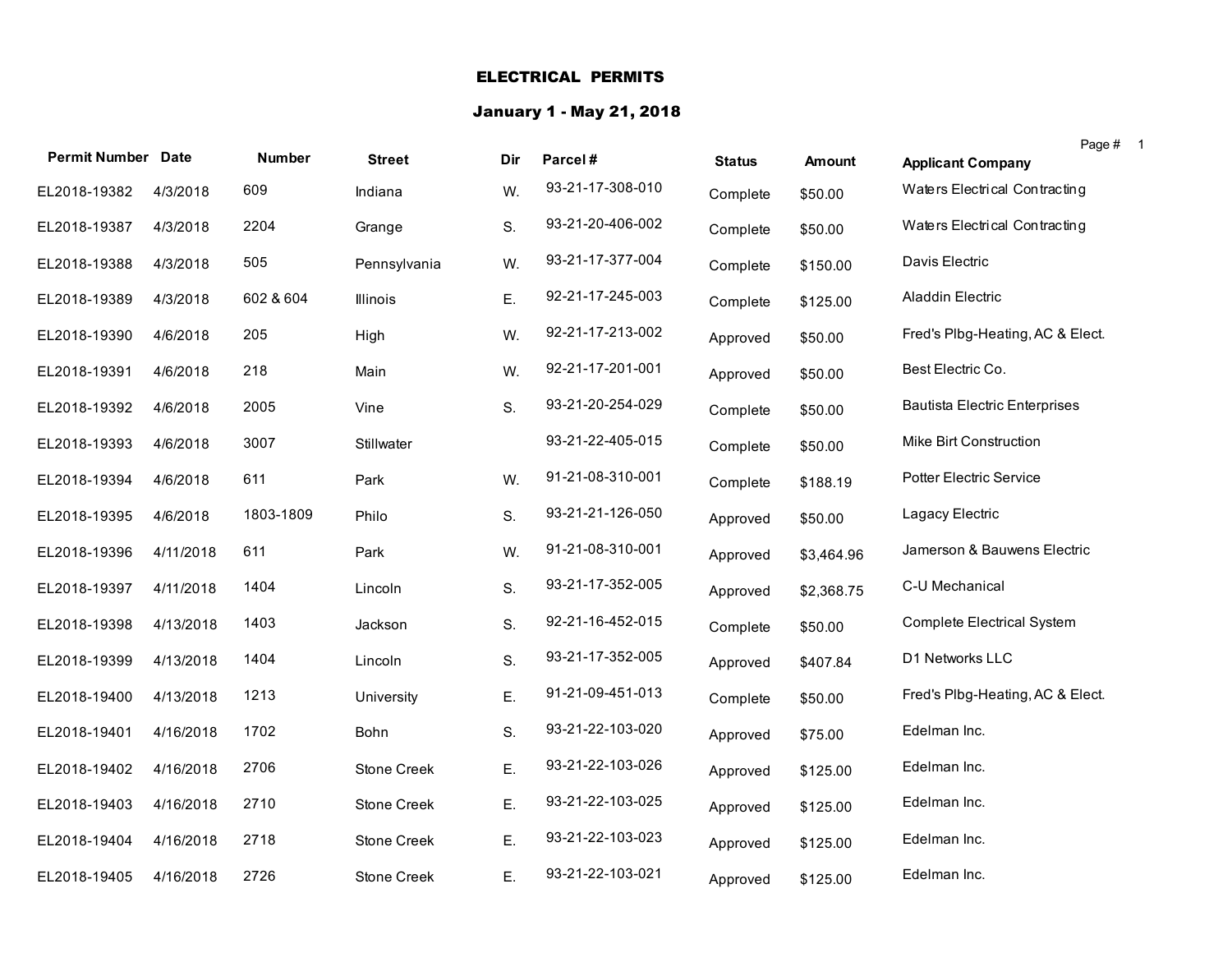| <b>Permit Number Date</b> |           | <b>Number</b> | <b>Street</b>         | Dir | Parcel#           | <b>Status</b> | Amount     | <b>Applicant Company</b>      | Page # 2 |
|---------------------------|-----------|---------------|-----------------------|-----|-------------------|---------------|------------|-------------------------------|----------|
| EL2018-19406              | 4/20/2018 | 2870          | Philo                 | S.  | 93-21-28-201-004c | Approved      | \$65.00    | Davis Electric                |          |
| EL2018-19407              | 4/20/2018 | 302           | Broadway              | N.  | 91-21-08-460-003  | Approved      | \$235.00   | Edelman Inc.                  |          |
| EL2018-19408              | 4/20/2018 | 704           | Illinois              | W.  | 92-21-17-108-011  | Approved      | \$50.00    | John Dunnigan                 |          |
| EL2018-19409              | 4/20/2018 | 611           | Oregon                | W.  | 92-21-17-161-001  | Approved      | \$50.00    | Remco Electrical Corp.        |          |
| EL2018-19410              | 4/20/2018 | 711           | <b>Kettering Park</b> | W.  | 91-21-05-352-001  | Approved      | \$1,125.00 | Glesco Electric, Inc.         |          |
| EL2018-19411              | 4/20/2018 | 606           | Park                  | W.  | 91-21-08-309-007  | Approved      | \$1,020.44 | Jamerson & Bauwens Electric   |          |
| EL2018-19412              | 4/24/2018 | 1905          | Kathryn               | S.  | 93-21-21-280-009  | Approved      | \$125.00   | Town & Country Electric       |          |
| EL2018-19413              | 4/24/2018 | 104           | George Huff           | Ε.  | 93-21-20-253-020  | Approved      | \$50.00    | Waters Electrical Contracting |          |
| EL2018-19414              | 4/24/2018 | 2860          | Philo                 | S.  | 93-21-28-201-004b | Approved      | \$137.50   | Complete Electrical System    |          |
| EL2018-19415              | 4/24/2018 | 400           | Vine                  | S.  | 92-21-17-238-013  | Approved      | \$.00      | Remco Electrical Corp.        |          |
| EL2018-19416              | 4/24/2018 | 604           | Michigan              | W.  | 93-21-17-308-029  | Approved      | \$71.88    | Electric Bob's, Inc.          |          |
| EL2018-19417              | 4/24/2018 | 1105          | Douglas               | S.  | 93-21-17-328-018  | Approved      | \$50.00    | Mattex Service Co., Inc.      |          |
| EL2018-19418              | 4/26/2018 | 1405          | Kenyon                | W.  | 91-21-06-401-010  | Approved      | \$156.25   | Anderson Electric             |          |
| EL2018-19419              | 4/26/2018 | 1714 & 1716   | Lexington             | E.  | 93-21-28-405-020  | Approved      | \$75.00    | Mike Birt Construction        |          |
| EL2018-19420              | 4/26/2018 | 1714 & 1716   | Lexington             | Ε.  | 93-21-28-405-020  | Approved      | \$75.00    | Mike Birt Construction        |          |
| EL2018-19421              | 4/26/2018 | 2722          | Stone Creek           | Ε.  | 93-21-22-103-022  | Approved      | \$125.00   | Edelman Inc.                  |          |
| EL2018-19422              | 4/26/2018 | 2714          | Stone Creek           | Ε.  | 93-21-22-103-024  | Approved      | \$125.00   | Edelman Inc.                  |          |
| EL2018-19423              | 4/26/2018 | 2702          | Stone Creek           | Ε.  | 93-21-22-103-027  | Approved      | \$125.00   | Edelman Inc.                  |          |

Total Permits Total Fees \$11,390.81 38

pm&erpt.srw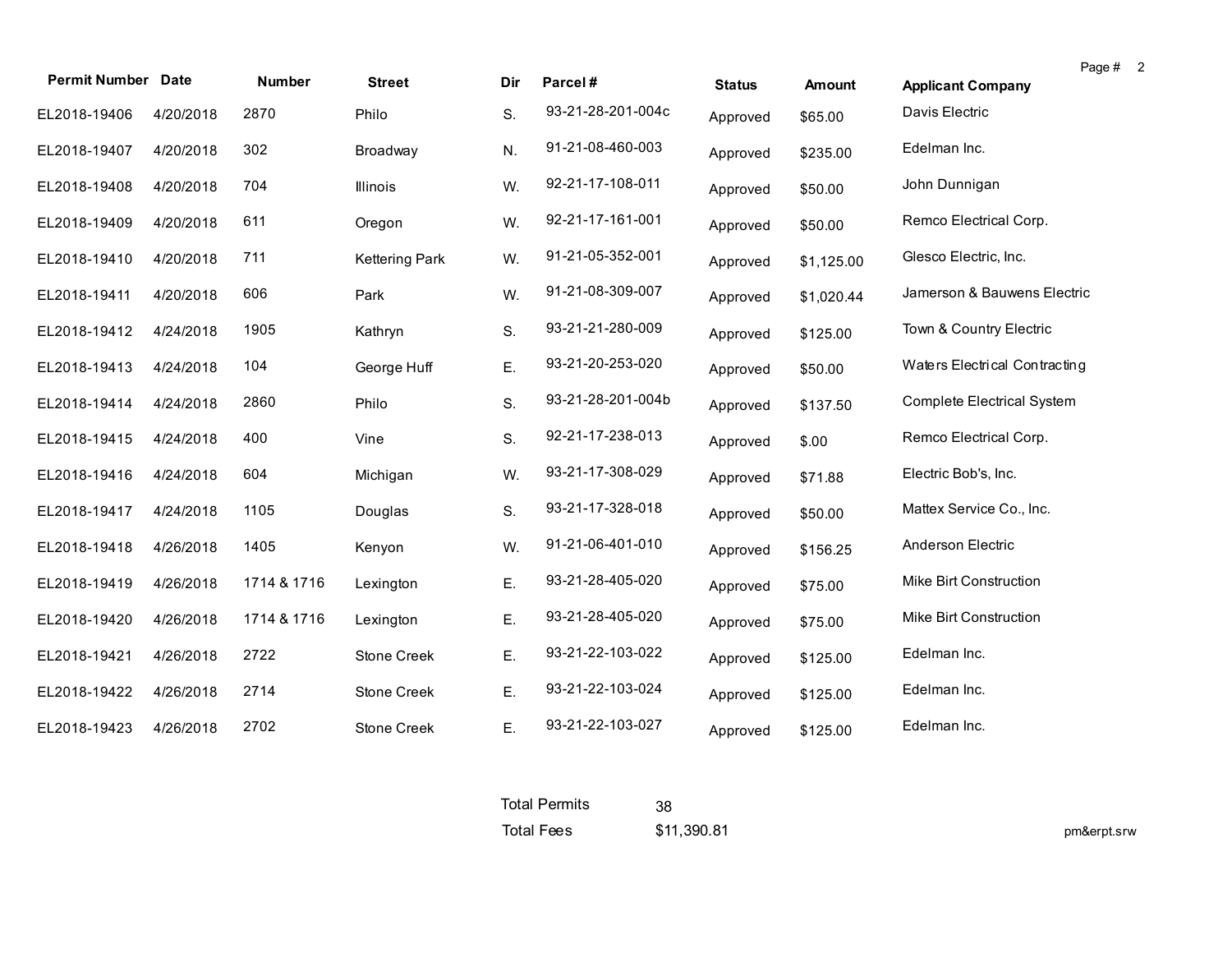### MECHANICAL PERMITS

# January 1 - May 21, 2018

| <b>Permit Number Date</b> |           | <b>Number</b> | <b>Street</b> | Dir | Parcel#                         | <b>Status</b> | <b>Amount</b> | Page #<br><b>Applicant Company</b> |  |
|---------------------------|-----------|---------------|---------------|-----|---------------------------------|---------------|---------------|------------------------------------|--|
| MC2018-14880              | 4/3/2018  | 2003          | Anderson      | S.  | 93-21-21-154-004                | Approved      | \$92.00       | Ray's Heating & Air Conditioning   |  |
|                           |           |               |               |     |                                 |               |               |                                    |  |
| MC2018-14881              | 4/3/2018  | 308           | High          | W.  | 92-21-17-137-009                | Approved      | \$60.00       | Ray's Heating & Air Conditioning   |  |
| MC2018-14882              | 4/3/2018  | 101           | Windsor       | W.  | 93-21-29-201-001                | Approved      | \$60.00       | Allied Mechanical Services Inc.    |  |
| MC2018-14883              | 4/5/2018  | 1404          | <b>Beslin</b> | W.  | To Be Determined                | Approved      | \$71.00       | Lanz Heating & Cooling/Plumbing    |  |
| MC2018-14884              | 4/5/2018  | 1406          | <b>Beslin</b> | W.  | To Be Determined                | Approved      | \$71.00       | Lanz Heating & Cooling/Plumbing    |  |
| MC2018-14885              | 4/6/2018  | 1002          | Harding       | Ε.  | 93-21-21-152-016thru02 Complete |               | \$60.00       | Chief Bauer/Service Experts        |  |
| MC2018-14886              | 4/6/2018  | 1905          | Kathryn       | S.  | 93-21-21-280-009                | Approved      | \$50.00       | Vliet Builders LLC                 |  |
| MC2018-14887              | 4/11/2018 | 510           | Cunningham    | N.  | 91-21-08-427-011                | Approved      | \$60.00       | <b>MATCO Fire Protection</b>       |  |
| MC2018-14888              | 4/11/2018 | 1404          | Lincoln       | S.  | 93-21-17-352-005                | Approved      | \$1,687.50    | C-U Mechanical                     |  |
| MC2018-14889              | 4/11/2018 | 411           | High          | W.  | 92-21-17-134-001                | Approved      | \$60.00       | Bratcher Heating & AC              |  |
| MC2018-14890              | 4/11/2018 | 908           | Lincoln       | S.  | 93-21-17-301-003                | Complete      | \$187.00      | 217, Inc.                          |  |
| MC2018-14891              | 4/11/2018 | 1703          | Horizon       | Ε.  | 93-21-28-408-008                | Approved      | \$125.00      | Kelso Heating & Cooling, Inc.      |  |
| MC2018-14892              | 4/11/2018 | 2512          | Skyline       | N.  | 91-21-03-103-007                | Approved      | \$118.75      | Kelso Heating & Cooling, Inc.      |  |
| MC2018-14893              | 4/13/2018 | 1005          | Austin        | S.  | 92-21-16-402-010                | Approved      | \$75.00       | Mike Williams Plumbing & Heating   |  |
| MC2018-14894              | 4/13/2018 | 129           | Main          | W.  | 92-21-17-206-029                | Complete      | \$100.00      | <b>Chief Bauer/Service Experts</b> |  |
| MC2018-14895              | 4/13/2018 | 611           | Oregon        | W.  | 92-21-17-161-001                | Approved      | \$412.50      | <b>Chief Bauer/Service Experts</b> |  |
| MC2018-14896              | 4/13/2018 | 1514          | Cunningham    | N.  | 91-21-09-103-019                | Approved      | \$143.75      | McCormick Dist. & Service          |  |
| MC2018-14897              | 4/13/2018 | 1404          | Lincoln       | S.  | 93-21-17-352-005                | Approved      | \$670.00      | Illini Fire Service, LLC           |  |
| MC2018-14898              | 4/18/2018 | 2734          | Stone Creek   | E.  | 93-21-22-104-008                | Approved      | \$87.50       | Rich Heating & Cooling, Inc.       |  |
| MC2018-14899              | 4/18/2018 | 1006          | Division      | N.  | 91-21-08-276-009                | Complete      | \$70.00       | Mattex Service Co., Inc.           |  |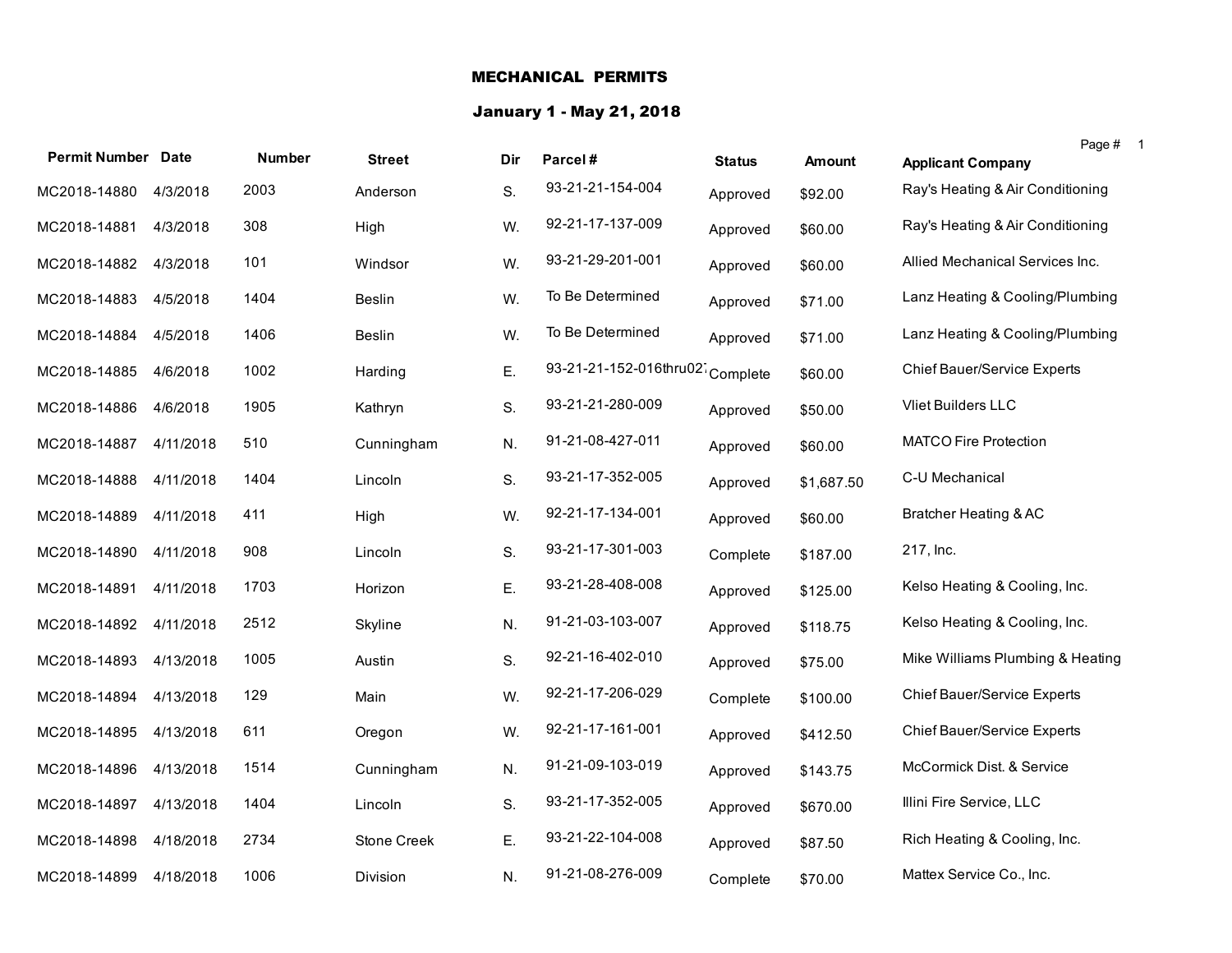| <b>Permit Number Date</b> |           | <b>Number</b> | <b>Street</b>      | Dir | Parcel#          | <b>Status</b> | <b>Amount</b> | Page # 2<br><b>Applicant Company</b> |
|---------------------------|-----------|---------------|--------------------|-----|------------------|---------------|---------------|--------------------------------------|
| MC2018-14900              | 4/24/2018 | 1105          | Douglas            | S.  | 93-21-17-328-018 | Approved      | \$337.50      | Mattex Service Co., Inc.             |
| MC2018-14901              | 4/24/2018 | 1403          | Beardsley          | W.  | 91-21-07-205-005 | Approved      | \$60.00       | Bash Heating & Air Conditioning      |
| MC2018-14902              | 4/26/2018 | 2710          | Stone Creek        | Ε.  | 93-21-22-103-025 | Approved      | \$116.69      | Edelman Inc.                         |
| MC2018-14903              | 4/26/2018 | 2706          | Stone Creek        | Ε.  | 93-21-22-103-026 | Approved      | \$158.75      | Edelman Inc.                         |
| MC2018-14904              | 4/26/2018 | 2718          | <b>Stone Creek</b> | Ε.  | 93-21-22-103-023 | Approved      | \$116.69      | Edelman Inc.                         |
| MC2018-14905              | 4/26/2018 | 2726          | Stone Creek        | Ε.  | 93-21-22-103-021 | Approved      | \$116.69      | Edelman Inc.                         |
| MC2018-14906              | 4/26/2018 | 1702          | Bohn               | S.  | 93-21-22-103-020 | Approved      | \$153.13      | Edelman Inc.                         |
| MC2018-14907              | 4/26/2018 | 2722          | <b>Stone Creek</b> | Ε.  | 93-21-22-103-022 | Approved      | \$153.13      | Edelman Inc.                         |
| MC2018-14908              | 4/26/2018 | 2714          | <b>Stone Creek</b> | Ε.  | 93-21-22-103-024 | Approved      | \$153.13      | Edelman Inc.                         |
| MC2018-14909              | 4/26/2018 | 2702          | <b>Stone Creek</b> | Ε.  | 93-21-22-103-027 | Approved      | \$158.75      | Edelman Inc.                         |
| MC2018-14910              | 4/27/2018 | 302           | Broadway           | N.  | 91-21-08-460-003 | Approved      | \$212.50      | Air King, Inc.                       |
| MC2018-14911              | 4/30/2018 | 1706          | Pleasant           | S.  | 93-21-20-203-006 | Approved      | \$60.00       | Mattex Service Co., Inc.             |
| MC2018-14912              | 4/30/2018 | 908           | Division           | N.  | 91-21-08-280-001 | Approved      | \$60.00       | <b>Bobby Cross</b>                   |

| Total Permits     |            |             |
|-------------------|------------|-------------|
| <b>Total Fees</b> | \$6,117.96 | pm&erpt.srw |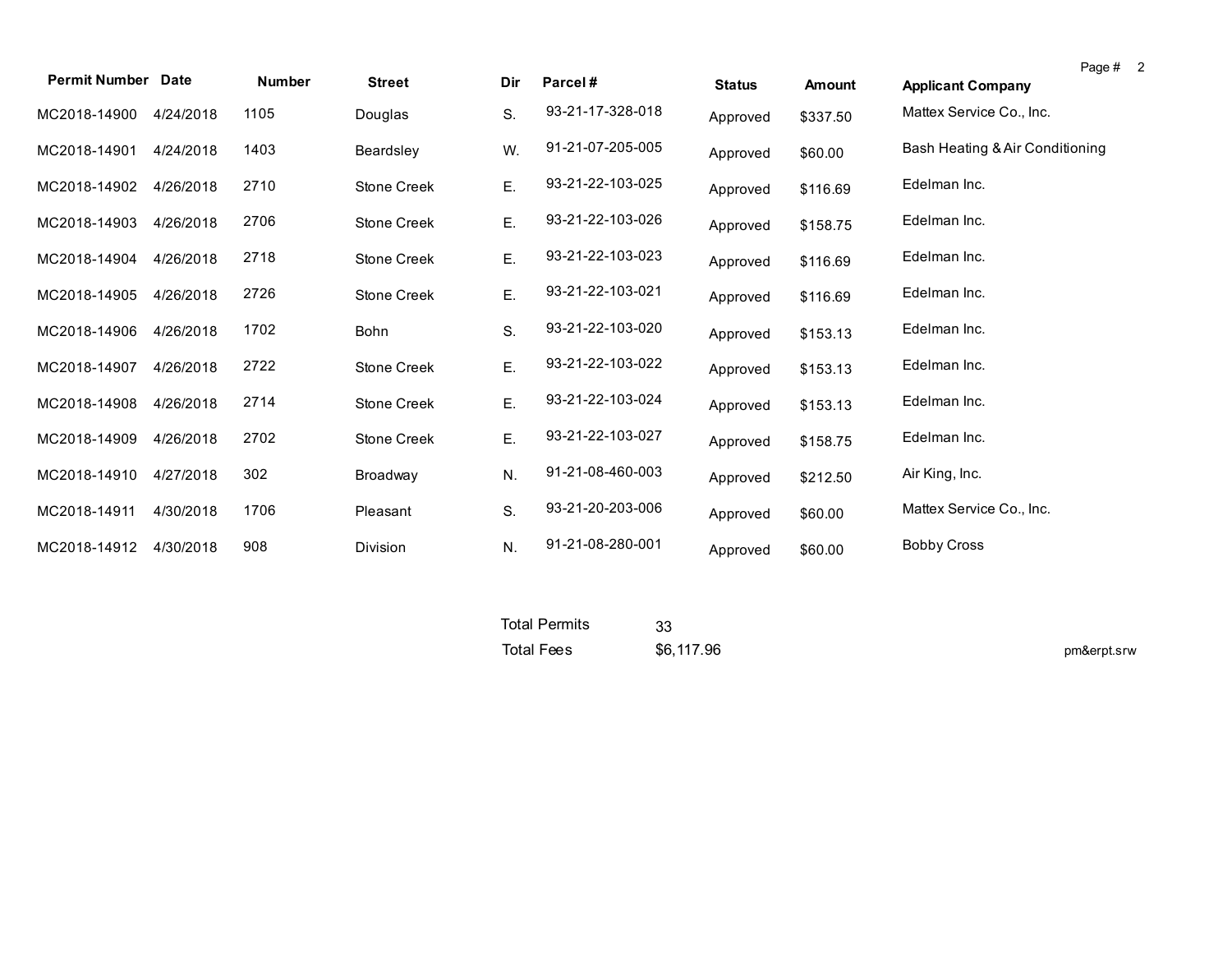# MISCELLANEOUS UTILITY PERMITS - January 1 - May 21, 2018

| Permit                       |                  |               |                 |                                    |                |          |                                                   | Page i                                                             |
|------------------------------|------------------|---------------|-----------------|------------------------------------|----------------|----------|---------------------------------------------------|--------------------------------------------------------------------|
| <b>Number</b>                | Date             | Number Street |                 | Dir Parcel #                       | Fee Type       | Amount   | <b>Applicant Company</b>                          | Impr. Type                                                         |
| UT2018-6706                  | 5/17/2018 2707   |               | Airport         | E. 30-21-03-203-012                | Utility        | \$244.00 | Coach House Garages                               | erect garage                                                       |
| UT2018-6674                  | 4/25/2018 903    |               | Anderson        | S. 93-21-17-427-013                | <b>Utility</b> | \$51.00  | New Prairie Construction<br>Company               | repair porch                                                       |
| SG2018-U-6662 4/6/2018       |                  | 1215          | Bradley         | W. 91-21-07-204-008                | Utility        | \$30.00  | American Dowell Signcrafters                      | erect 1 wall sign                                                  |
| UT2018-6685                  | 5/2/2018         | 712           | Broadway        | S. 92-21-17-263-006                | Utility        | \$25.00  | Jan Viste                                         | erect fence                                                        |
| UT2018-6686                  | 5/2/2018         | 712           | Broadway        | S. 92-21-17-263-006                | Utility        | \$25.00  | Jan Viste                                         | erect shed                                                         |
| UT2018-6677                  | 4/25/2018 1006   |               | Broadway        | N. 91-21-08-255-003                | Utility        | \$25.00  | SK Fence Co.                                      | erect fence                                                        |
| UT2018-6684                  | 5/2/2018         | 1603          | <b>Bunker</b>   | S. 91-21-15-355-025                | Utility        | \$50.00  | Jacob Scott                                       | erect deck                                                         |
| UT2018-6693                  | 5/7/2018         | 2025          | <b>Burlison</b> | S. 93-21-20-253-018                | Utility        | \$25.00  | Tony Jones                                        | erect shed                                                         |
| UT2018-6646                  | 3/21/2018 709    |               | <b>Busey</b>    | N. 91-21-08-302-020                | Utility        | \$50.00  | Dillman Brothers Co.                              | replace windows                                                    |
| UT2018-6670                  | 4/16/2018 2714   |               | Castlerock      | E. 93-21-22-180-001                | Utility        | \$50.00  | Timbercreek Development/J im erect deck<br>Walder |                                                                    |
| UT2018-6650                  | 3/23/2018 3108-A |               | Chatham         | 93-21-28-253-008                   | Utility        | \$25.00  | Michelle Rew                                      | erect fence                                                        |
| UT2018-6647                  | 3/21/2018 806    |               | Coler           | N. 91-21-08-308-002                | Utility        | \$50.00  | Dillman Brothers Co.                              | replace windows                                                    |
| UT2018-6620                  | 2/1/2018         | 1101          | Colorado        | E. 93-21-21-176-016                | Utility        | \$25.00  | Karen Rabbitt                                     | erect shed                                                         |
| SG2018-U-6653 3/23/2018 1101 |                  |               | Colorado        | E. 93-21-21-176-016                | Utility        | \$42.00  |                                                   | Cornerstone Fellowship of C.U. erect 1 monument sign & 1 wall sign |
| UT2018-6666                  | 4/16/2018 208    |               | Cottage Grove   | S. 92-21-16-126-015                | Utility        | \$50.00  | Mike Hirschler                                    | repair sfr                                                         |
| UT2018-6704                  | 5/17/2018 2506   |               | Cottage Grove   | S. 93-21-21-378-003                | Utility        | \$25.00  | Kenneth Sprague                                   | erect fence                                                        |
| UT2018-6700                  | 5/11/2018        | 2009          |                 | Country Squire E. 92-21-16-432-035 | Utility        | \$25.00  | SK Fence Co.                                      | erect fence                                                        |
| UT2018-6619                  | 2/1/2018         | 2000          | Cunningham      | N. 91-21-04-352-028                | Utility        | \$450.00 | <b>SAC Wireless</b>                               | antenna                                                            |
| SG2018-U-6652 3/23/2018 510  |                  |               | Cunningham      | N. 91-21-08-427-011                | Utility        | \$30.00  | Only Signs Inc.                                   | erect 2 wall signs                                                 |
| SG2018-U-6673 4/19/2018 510  |                  |               | Cunningham      | N. 91-21-08-427-011                | <b>Utility</b> | \$30.00  | Joupperi Design                                   | erect 1 wall sign-Suite 4                                          |
| UT2018-6675                  | 4/25/2018        | 1605          | Curtiss         | S. 92-21-16-478-034                | Utility        | \$25.00  | Ledovicus VanderHout                              | erect fence                                                        |
| UT2018-6682                  | 5/1/2018         | 1517          | Curtiss         | S. 92-21-16-478-031                | Utility        | \$.00    | Illini Home Buyers, LLC                           | replace windows                                                    |
| UT2018-6625                  | 2/6/2018         | 1109          | Douglas         | S. 93-21-17-328-020                | Utility        | \$25.00  | <b>Brooks Creek Cedar</b>                         | erect fence                                                        |

Page # 1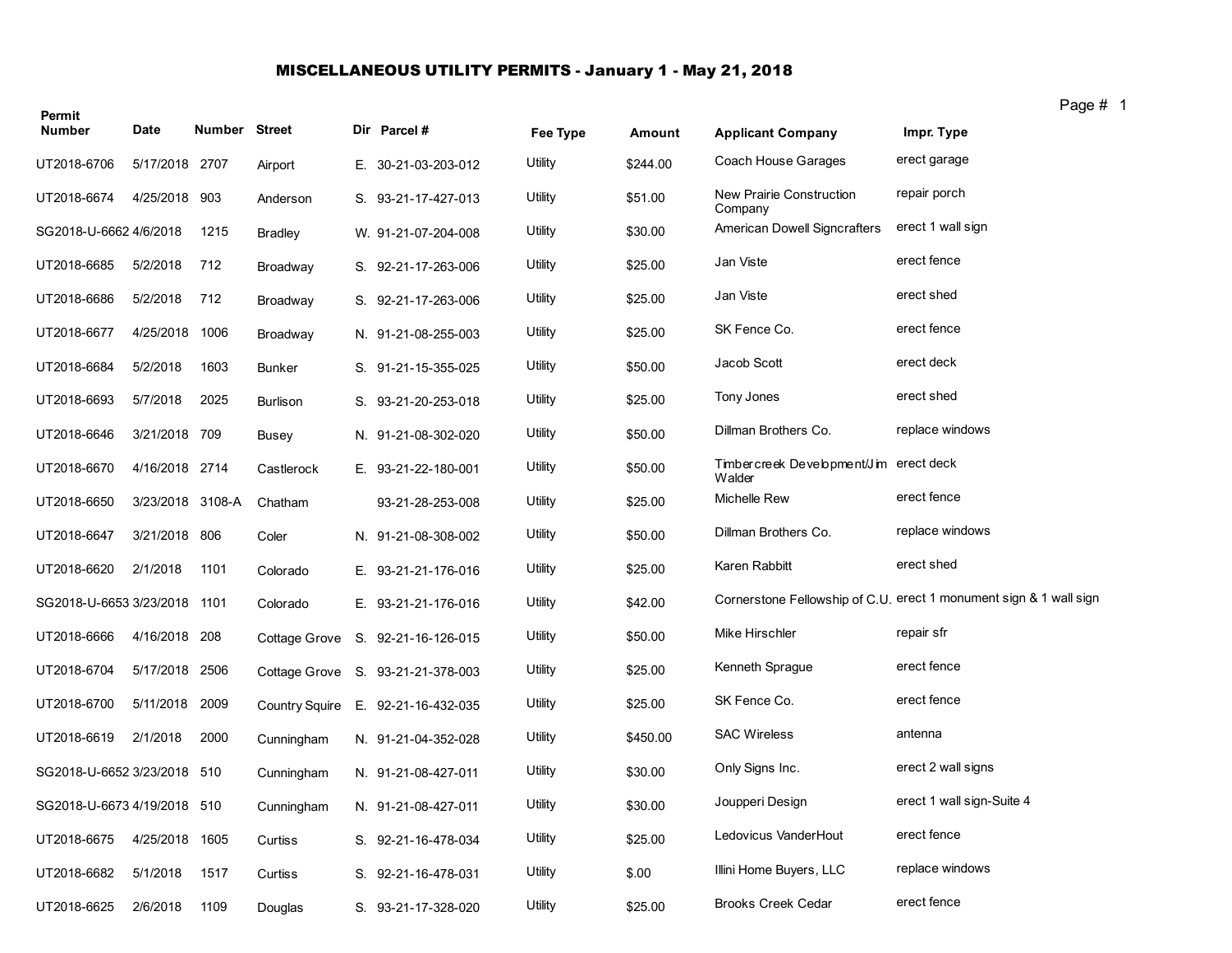| Permit<br>Number       | Date           | <b>Number Street</b> |                       | Dir Parcel#                        | Fee Type | Amount     | <b>Applicant Company</b>                      | Impr. Type             |
|------------------------|----------------|----------------------|-----------------------|------------------------------------|----------|------------|-----------------------------------------------|------------------------|
| UT2018-6701            | 5/11/2018      | 1302                 |                       |                                    | Utility  | \$25.00    | Rachel Franks                                 | erect fence            |
|                        |                |                      | Dublin                | W. 91-21-07-256-013                |          |            |                                               | erect fence            |
| UT2018-6654            | 3/26/2018      | 1202                 | Eastern               | 92-21-16-326-016                   | Utility  | \$25.00    | Caleb Callaby                                 |                        |
| UT2018-6681            | 5/1/2018       | 2018                 | Fletcher              | S. 93-21-21-183-001                | Utility  | \$50.00    | Paul Zerrouki                                 | roof                   |
| UT2018-6641            | 3/21/2018      | 1302                 | Florida               | E. 92-21-16-382-005                | Utility  | \$25.00    | SK Fence Co.                                  | erect fence            |
| UT2018-6628            | 2/20/2018 505  |                      | Florida               | E. 93-21-20-226-012                | Utility  | \$25.00    | SK Fence Co.                                  | erect fence            |
| UT2018-6614            | 1/17/2018      | 1505-162! Florida    |                       | E. 93-21-21-201-013                | Utility  | \$50.00    | The Pointe at U of I                          | erect utility building |
| UT2018-6713            | 5/21/2018      | 300                  | Goodwin               | N. 91-21-07-477-015                | Utility  | \$60.00    | AT&T Mobility                                 | antenna                |
| UT2018-6658            | 4/5/2018       | 2204                 | Grange                | S. 93-21-20-406-002                | Utility  | \$169.00   | New Prairie Construction<br>Company           | solar array            |
| UT2018-6640            | 3/16/2018      | 802                  | Green                 | E. 92-21-16-103-008                | Utility  | \$196.00   | Pankau Masonry                                | repair foundation      |
| UT2018-6687            | 5/2/2018       | 901                  | Green                 | E. 92-21-16-111-001                | Utility  | \$25.00    | <b>Ball Construction</b>                      | erect fence            |
| SG2018-U-6697 5/8/2018 |                | 601                  | Guardian              | N. 91-21-09-426-014                | Utility  | \$42.00    | <b>Michael Mattern</b>                        | install wall sign      |
| UT2018-6618            | 2/1/2018       | 906                  | Harding               | E. 93-21-21-152-028thru039 Utility |          | \$132.00   | Steamatic                                     | repair mfr             |
| UT2018-6667            | 4/16/2018 802  |                      | High                  | E. 92-21-16-109-017                | Utility  | \$25.00    | Amy Young                                     | erect fence            |
| UT2018-6694            | 5/7/2018       | 1901                 | <b>High Cross</b>     | S. 93-21-22-280-003                | Utility  | \$50.00    | Riggs Beer Company                            | erect tent             |
| UT2018-6698            | 5/8/2018       | 100                  | <b>High Cross</b>     | S. 91-21-14-101-001                | Utility  | \$748.00   | O'Hara's Son Roofing<br>Company               | roof                   |
| UT2018-6623            | 2/6/2018       | 1901                 | <b>High Cross</b>     | S. 93-21-22-280-003                | Utility  | \$1,399.00 | <b>Harvest Energy Solutions</b>               | solar array            |
| UT2018-6659            | 4/6/2018       | 1901                 | <b>High Cross</b>     | S. 93-21-22-280-003                | Utility  | \$50.00    | Zen Steinberg                                 | erect tent             |
| UT2018-6613            | 1/9/2018       | 213                  | Industrial            | S. 91-21-15-226-025                | Utility  | \$156.00   | <b>Commercial Electrical Const.</b>           | solar array            |
| UT2018-6679            | 4/26/2018      | 805                  | lowa                  | W. 93-21-17-302-004                | Utility  | \$50.00    | Nabor House Fraternity                        | erect tent             |
| UT2018-6661            | 4/6/2018       | 1905                 | Kathryn               | S. 93-21-21-280-009                | Utility  | \$50.00    | Wayne Collins                                 | erect utility building |
| UT2018-6637            | 2/28/2018 409  |                      | Kerr                  | E. 91-21-08-280-012                | Utility  | \$25.00    | SK Fence Co.                                  | erect fence            |
| UT2018-6663            | 4/12/2018 711  |                      | <b>Kettering Park</b> | W. 91-21-05-352-001                | Utility  | \$50.00    | A& R Services/Mechanical<br>Contractors, Inc. | foundation             |
| UT2018-6657            | 3/29/2018 1201 |                      | Kinch                 | S. 92-21-16-431-016                | Utility  | \$50.00    | Freedom Roofing &<br>Construction Inc.        | roof                   |
| UT2018-6642            | 3/21/2018 1006 |                      | Kinch                 | S. 91-21-15-303-003                | Utility  | \$.00      | <b>Robert Kowal</b>                           | replace windows        |

Page # 2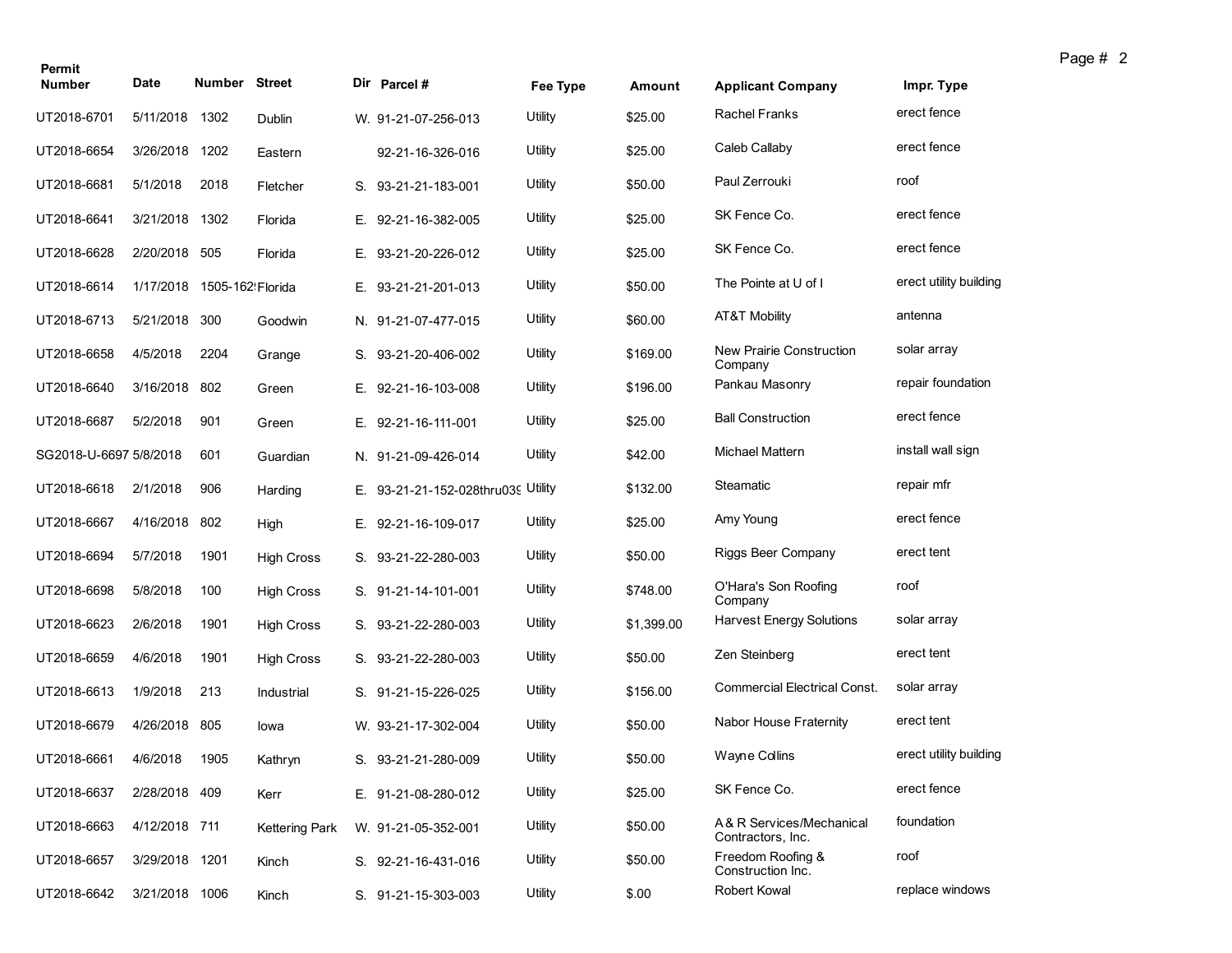| Permit                       |                |                      |            |                         |          |          |                                    |                            | ı a |
|------------------------------|----------------|----------------------|------------|-------------------------|----------|----------|------------------------------------|----------------------------|-----|
| <b>Number</b>                | Date           | <b>Number Street</b> |            | Dir Parcel #            | Fee Type | Amount   | <b>Applicant Company</b>           | Impr. Type                 |     |
| UT2018-6696                  | 5/8/2018       | 1708                 | Kingston   | E. 92-21-16-458-010     | Utility  | \$25.00  | SK Fence Co.                       | erect fence                |     |
| UT2018-6702                  | 5/17/2018 1101 |                      | Lanore     | S. 92-21-16-404-003     | Utility  | \$50.00  | Dillman Brothers Co.               | replace windows            |     |
| UT2018-6644                  | 3/21/2018 1401 |                      | Laurel     | E. 92-21-16-378-020     | Utility  | \$50.00  | Dillman Brothers Co.               | replace windows            |     |
| UT2018-6645                  | 3/21/2018 1402 |                      | Laurel     | E. 92-21-16-377-010     | Utility  | \$50.00  | Dillman Brothers Co.               | replace windows            |     |
| UT2018-6615                  | 1/26/2018 3202 |                      | Lincoln    | N. 91-15-32-300-002     | Utility  | \$50.00  | Roanoke Concrete Products<br>Co.   | foundation                 |     |
| UT2018-6636                  | 2/28/2018 305  |                      | Lincoln    | N. 91-21-07-485-001     | Utility  | \$50.00  | Bash/Pepper Roofing Co.            | roof                       |     |
| UT2018-6622                  | 2/1/2018       | 2001                 | Linview    | N. 91-21-05-301-019     | Utility  | \$25.00  | SK Fence Co.                       | erect fence                |     |
| UT2018-6664                  | 4/16/2018 714  |                      | Lynn       | S. 92-21-16-163-010     | Utility  | \$25.00  | Jill Markland                      | erect fence                |     |
| UT2018-6699                  | 5/11/2018 1001 |                      | Lynn       | S. 92-21-16-302-023     | Utility  | \$50.00  | Theresa Baker                      | erect utility building     |     |
| UT2018-6649                  | 3/23/2018      | 1001                 | Lynn       | S. 92-21-16-302-023     | Utility  | \$25.00  | Theresa Baker                      | erect fence                |     |
| UT2018-6695                  | 5/7/2018       | 502                  | Main       | W. 91-21-08-378-004     | Utility  | \$25.00  | <b>MJW</b> Investments             | erect fence                |     |
| UT2018-6695                  | 5/8/2018       | 502                  | Main       | W. 91-21-08-378-004     | Utility  | \$25.00  | <b>MJW</b> Investments             | erect fence                |     |
| UT2018-6621                  | 2/1/2018       | 101                  | McCullough | S. 92-21-17-110-019     | Utility  | \$50.00  | Richard Castle Jr                  | erect utility building     |     |
| SG2018-U-6633 2/20/2018 505  |                |                      | McCullough | N. 91-21-08-327-008     | Utility  | \$75.00  | Bendsen Signs & Graphics           | erect 1 freestanding sign  |     |
| UT2018-6676                  | 4/25/2018 501  |                      | McHenry    | E. 93-21-20-476-007     | Utility  | \$25.00  | Gene Isley                         | erect shed                 |     |
| UT2018-6680                  | 5/1/2018       | 207                  | McHenry    | E. 93-21-20-479-001     | Utility  | \$25.00  | SK Fence Co.                       | erect fence                |     |
| UT2018-6688                  | 5/2/2018       | 30                   | Montclair  | 93-21-20-203-021        | Utility  | \$25.00  | <b>Ball Construction</b>           | erect fence                |     |
| UT2018-6616                  | 1/26/2018 808  |                      | Mumford    | E. 93-21-21-304-008     | Utility  | \$.00    | C.B.E. Construction Inc.           | replace windows            |     |
| UT2018-6703                  | 5/17/2018 805  |                      | Ohio       | W. 93-21-17-303-004/005 | Utility  | \$50.00  | Sub 4 Development Co.              | erect misc                 |     |
| UT2018-6660 4/6/2018 709     |                |                      | Oregon     | E. 92-21-16-161-005     | Utility  | \$25.00  | Matthew Mooney                     | erect fence                |     |
| SG2018-U-6627 2/20/2018 1400 |                |                      | Park       | W. 91-21-07-404-001     | Utility  | \$32.00  | Zendavor Signs & Graphics.<br>Inc. | alteration of canopy sign  |     |
| SG2018-U-6630 2/20/2018 1400 |                |                      | Park       | W. 91-21-07-404-001     | Utility  | \$418.00 | Zendavor Signs & Graphics.<br>Inc. | erect 3 freestanding signs |     |
| SG2018-U-6629 2/20/2018 1400 |                |                      | Park       | W. 91-21-07-404-001     | Utility  | \$268.00 | Zendavor Signs & Graphics.<br>Inc. | erect 2 wall signs         |     |
| SG2018-U-6631 2/20/2018 1400 |                |                      | Park       | W. 91-21-07-404-001     | Utility  | \$63.00  | Zendavor Signs & Graphics.<br>Inc. | erect 3 freestanding signs |     |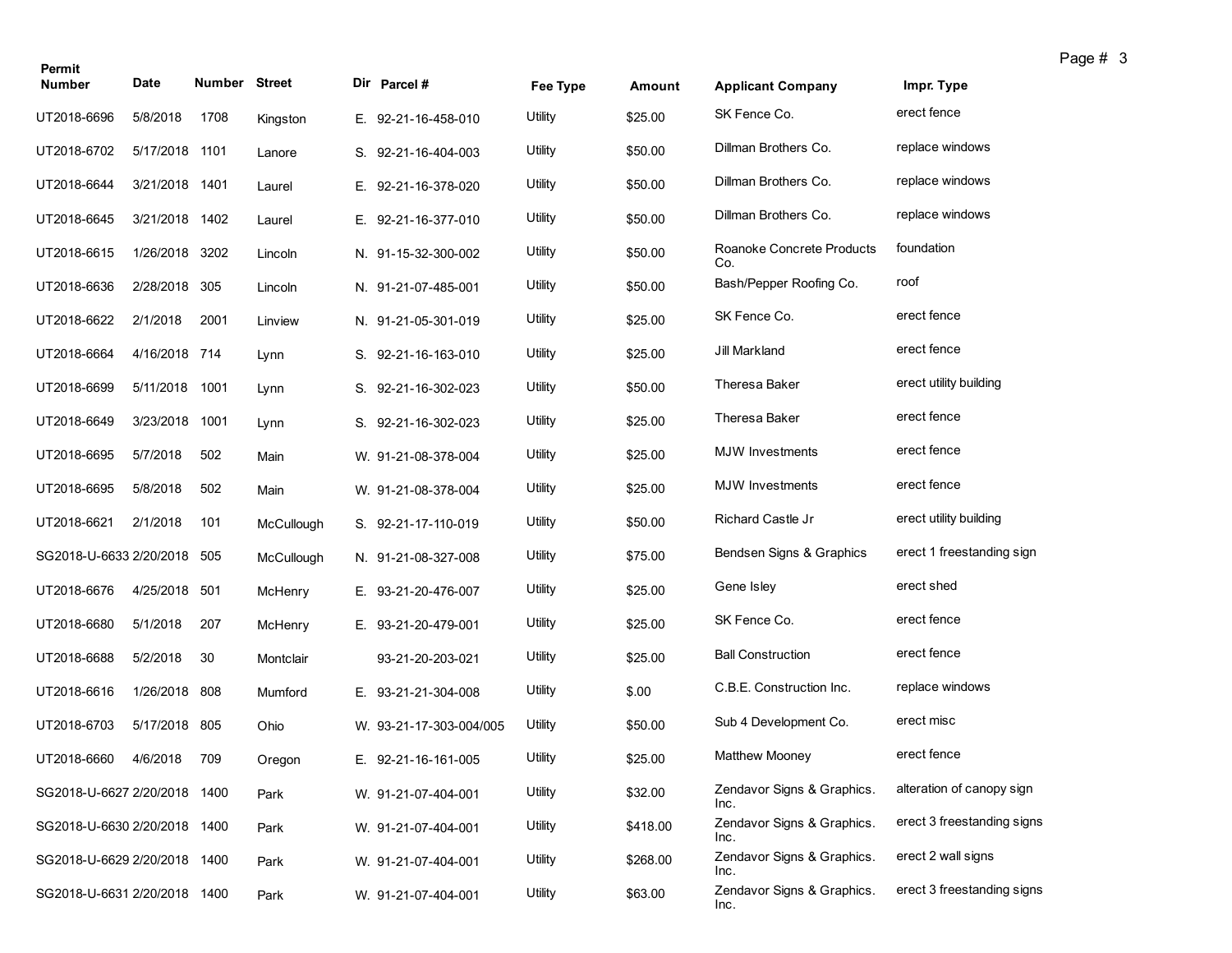| Permit                       |                |                           |                    |                      |          |          |                                    |                                 | Page # 4 |
|------------------------------|----------------|---------------------------|--------------------|----------------------|----------|----------|------------------------------------|---------------------------------|----------|
| <b>Number</b>                | Date           | Number Street             |                    | Dir Parcel#          | Fee Type | Amount   | <b>Applicant Company</b>           | Impr. Type                      |          |
| SG2018-U-6632 2/20/2018 1400 |                |                           | Park               | W. 91-21-07-404-001  | Utility  | \$102.00 | Zendavor Signs & Graphics.<br>Inc. | erect 1 freestanding sign       |          |
| SG2018-U-6626 2/20/2018 1400 |                |                           | Park               | W. 91-21-07-404-001  | Utility  | \$46.00  | Zendavor Signs & Graphics.<br>Inc. | alteration of freestanding sign |          |
| UT2018-6634                  | 2/28/2018 503  |                           | Pennsylvania       | E. 93-21-17-480-002  | Utility  | \$50.00  | <b>CDG Real Estate LLC</b>         | erect deck                      |          |
| UT2018-6635                  | 2/28/2018      | 503                       | Pennsylvania       | E. 93-21-17-480-002  | Utility  | \$25.00  | <b>CDG Real Estate LLC</b>         | erect fence                     |          |
| UT2018-6624                  | 2/6/2018       | 2200                      | Philo              | S. 93-21-21-400-002  | Utility  | \$50.00  | Sola Gratia Farm                   | erect accessory building        |          |
| SG2018-U-6669 4/16/2018      |                | 2870                      | Philo              | S. 93-21-28-201-004c | Utility  | \$30.00  | American Dowell Signcrafters       | erect 1 wall sign               |          |
| UT2018-6638                  | 3/9/2018       | 2208                      | Rainbow            | E. 91-21-15-304-032  | Utility  | \$.00    | Jim Wood                           | replace windows                 |          |
| UT2018-6683                  | 5/2/2018       | 3003                      | Stillwater         | E. 93-21-22-405-017  | Utility  | \$25.00  | SK Fence Co.                       | erect fence                     |          |
| UT2018-6656                  | 3/26/2018 2958 |                           | <b>Stone Creek</b> | E. 93-21-22-403-002  | Utility  | \$50.00  | StraightUp Solar                   | solar array                     |          |
| UT2018-6655                  |                | 3/26/2018 3103-103 Tatman |                    | E. 91-21-15-226-016  | Utility  | \$120.00 | <b>ITG Construction Services</b>   | solar array                     |          |
| UT2018-6691                  | 5/2/2018       | 1707-B                    | Trails             | E. 93-21-28-255-021  | Utility  | \$25.00  | <b>Shirley Howe</b>                | erect fence                     |          |
| UT2018-6689                  | 5/2/2018       | 1708                      | Trails             | 93-21-28-278-014     | Utility  | \$25.00  | David Boehm                        | erect shed                      |          |
| UT2018-6651                  | 3/23/2018 407  |                           | University         | E. 91-21-08-476-005  | Utility  | \$50.00  | Drake Homes                        | foundation                      |          |
| UT2018-6668                  | 4/16/2018 713  |                           | Urbana             | S. 92-21-17-284-021  | Utility  | \$25.00  | <b>Brooks Creek Cedar</b>          | erect fence                     |          |
| UT2018-6648                  | 3/21/2018 2601 |                           | Wads worth         | S. 93-21-22-333-001  | Utility  | \$50.00  | Advance Deck & Sunroom             | erect deck                      |          |
| UT2018-6690                  | 5/2/2018       | 2602                      | Wads worth         | S. 93-21-22-452-011  | Utility  | \$360.00 | Bulldog Pool & Spa                 | install pool                    |          |
| UT2018-6665                  | 4/16/2018 807  |                           | Walnut             | S. 92-21-17-263-026  | Utility  | \$25.00  | SK Fence Co.                       | erect fence                     |          |
| UT2018-6672                  | 4/19/2018 1002 |                           | Webber             | S. 92-21-16-302-011  | Utility  | \$25.00  | Kevin Frith                        | erect shed                      |          |
| UT2018-6705                  | 5/17/2018 301  |                           | Willard            | E. 93-21-20-482-003  | Utility  | \$25.00  | Gaines Fence Co.                   | erect fence                     |          |
| UT2018-6643                  | 3/21/2018 2206 |                           | Wyld               | S. 93-21-20-433-004  | Utility  | \$170.00 | Capstone Carpentry                 | replace windows                 |          |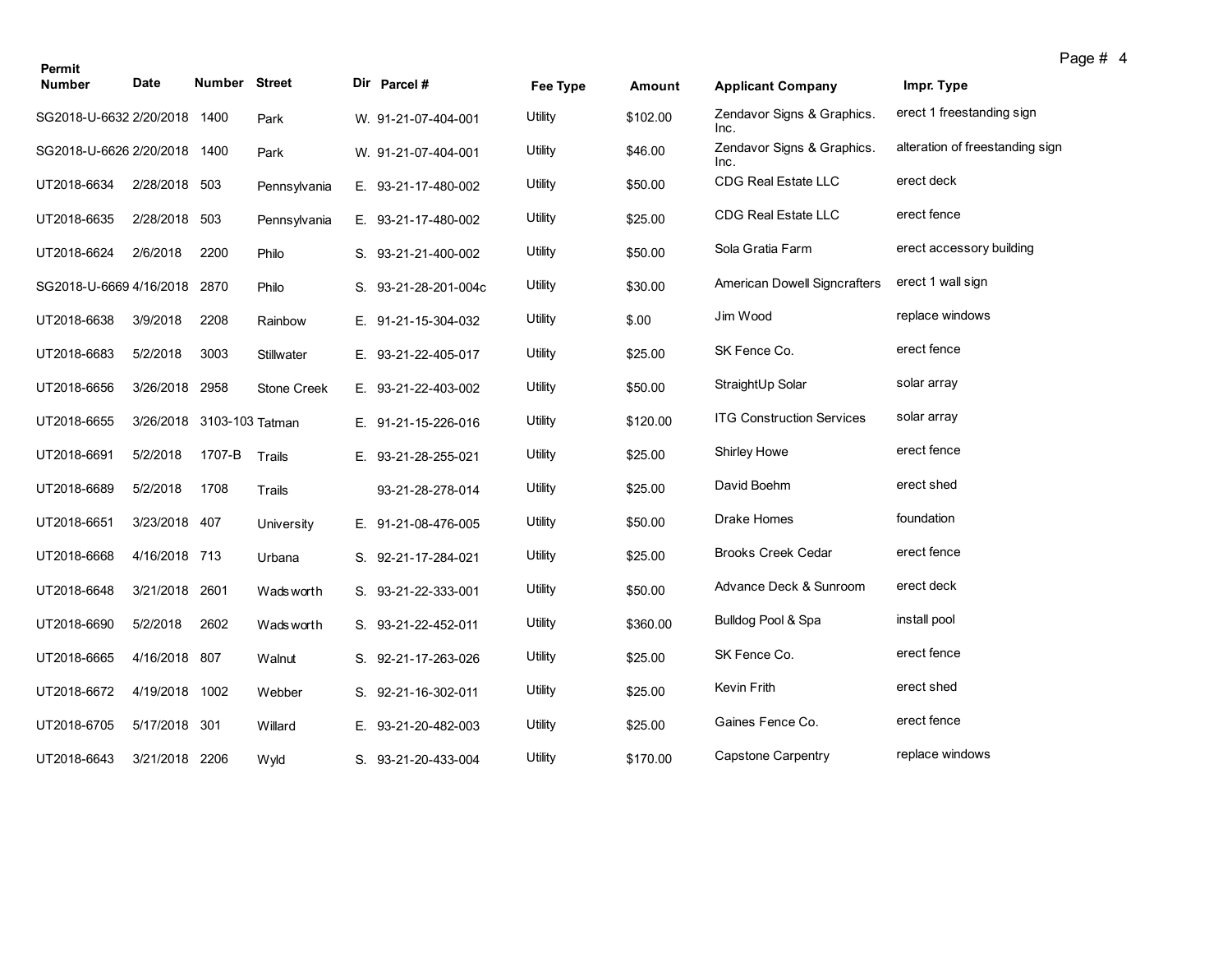| Permit<br><b>Number</b> | Date | Number | Street | Dir Parcel # | Fee Type | Amount | <b>Applicant Company</b> | Impr. Type |
|-------------------------|------|--------|--------|--------------|----------|--------|--------------------------|------------|
|                         |      |        |        |              |          |        | <b>Total Permits</b>     | 91         |
|                         |      |        |        |              |          |        | <b>Total Fees</b>        | \$7,638.00 |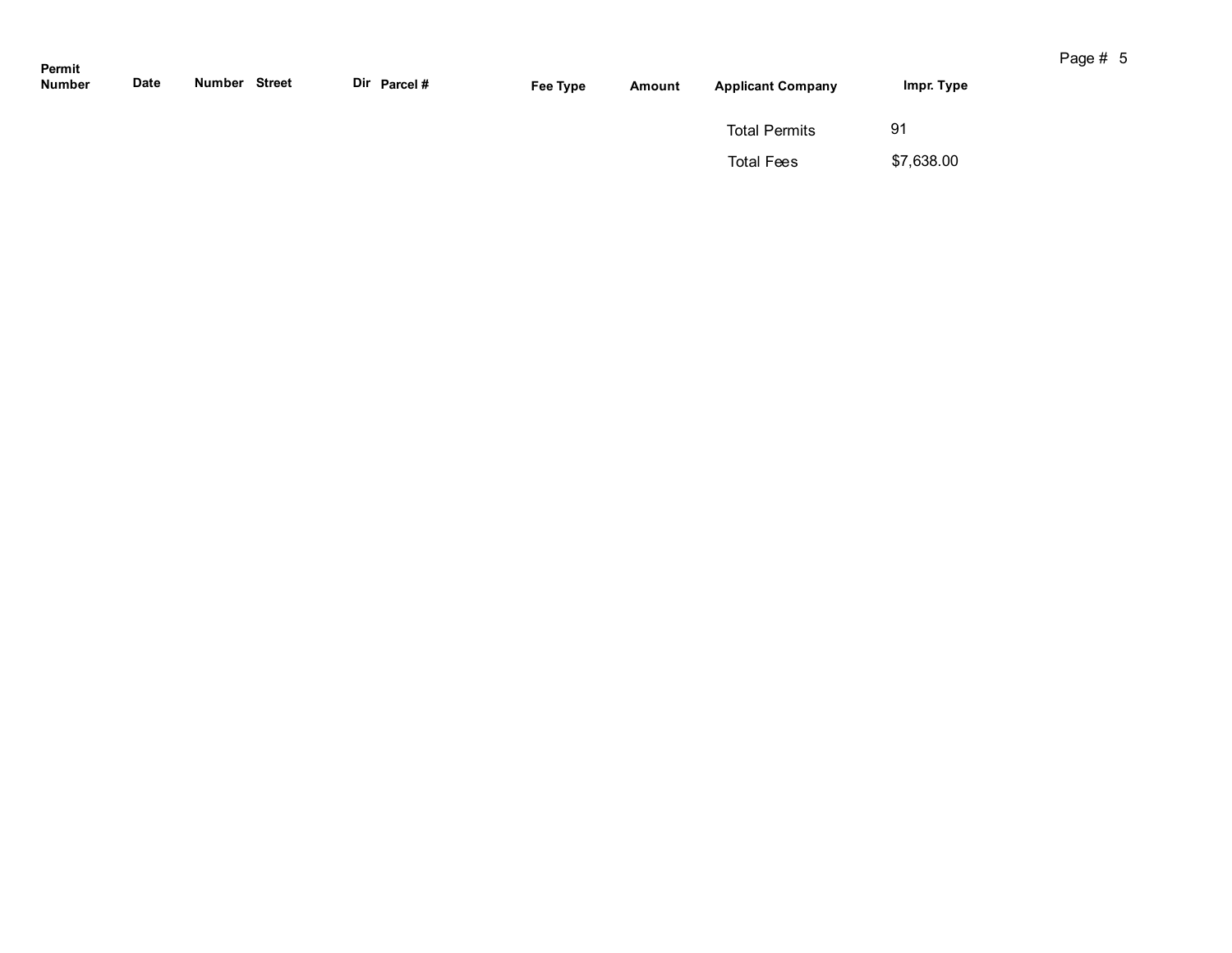#### PLUMBING PERMITS

# January 1 - May 21, 2018

|                           |           |               |               |     |                        |               |               |                                  | Page # |  |
|---------------------------|-----------|---------------|---------------|-----|------------------------|---------------|---------------|----------------------------------|--------|--|
| <b>Permit Number Date</b> |           | <b>Number</b> | <b>Street</b> | Dir | Parcel#                | <b>Status</b> | <b>Amount</b> | <b>Applicant Company</b>         |        |  |
| PL2018-19287              | 4/3/2018  | 2734          | Stone Creek   | Ε.  | 93-21-22-104-008       | Approved      | \$240.00      | Rich Plumbing, Inc.              |        |  |
| PL2018-19288              | 4/3/2018  | 1400          | Park          | W.  | 91-21-07-404-001       | Approved      | \$50.00       | Reliable Plumbing & Heating      |        |  |
| PL2018-19289              | 4/3/2018  | 101           | Windsor       | W.  | 93-21-29-201-001       | Approved      | \$50.00       | Allied Mechanical Services Inc.  |        |  |
| PL2018-19290              | 4/3/2018  | 2013          | Cureton       | S.  | 93-21-20-281-037       | Complete      | \$50.00       | Simply Plumbing                  |        |  |
| PL2018-19291              | 4/5/2018  | 205           | High          | W.  | 92-21-17-213-002       | Approved      | \$50.00       | Fred's Plbg-Heating, AC & Elect. |        |  |
| PL2018-19292              | 4/5/2018  | 117           | Broadway      | N.  | 91-21-08-458-005       | Approved      | \$50.00       | Quality Plumbing, Heating & AC   |        |  |
| PL2018-19293              | 4/6/2018  | 709           | Broadway      | S.  | 92-21-17-261-023       | Approved      | \$50.00       | Quality Plumbing, Heating & AC   |        |  |
| PL2018-19294              | 4/6/2018  | 507           | Holmes        | Ε.  | 93-21-20-434-005       | Approved      | \$50.00       | Quality Plumbing, Heating & AC   |        |  |
| PL2018-19295              | 4/6/2018  | 1405          | Park          | W.  | 91-21-07-405-001thru00 | Approved      | \$50.00       | X-treme Mechanical, Inc.         |        |  |
| PL2018-19296              | 4/6/2018  | 2502          | Prairie Green | Ε.  | 91-21-15-326-007       | Approved      | \$50.00       | X-treme Mechanical, Inc.         |        |  |
| PL2018-19297              | 4/6/2018  | 302           | Broadway      | N.  | 91-21-08-460-003       | Approved      | \$115.00      | <b>Classic Plumbing</b>          |        |  |
| PL2018-19298              | 4/6/2018  | 208           | Pennsylvania  | W.  | 93-21-17-380-015       | Approved      | \$96.00       | Lanz Heating & Cooling/Plumbing  |        |  |
| PL2018-19299              | 4/11/2018 | 1010          | Busey         | S.  | 93-21-17-306-005       | Approved      | \$144.00      | Lanz Heating & Cooling/Plumbing  |        |  |
| PL2018-19300              | 4/11/2018 | 806           | Washington    | Ε.  | 92-21-16-162-025       | Complete      | \$50.00       | D & S Sewer Service              |        |  |
| PL2018-19301              | 4/11/2018 | 908           | Lincoln       | S.  | 93-21-17-301-003       | Complete      | \$50.00       | 217, Inc.                        |        |  |
| PL2018-19302              | 4/11/2018 | 1404          | Lincoln       | S.  | 93-21-17-352-005       | Approved      | \$2,076.00    | C-U Plumbing, Inc.               |        |  |
| PL2018-19303              | 4/13/2018 | 2726          | Stone Creek   | Ε.  | 93-21-22-103-021       | Complete      | \$50.00       | <b>TAG Residential LLC</b>       |        |  |
| PL2018-19304              | 4/13/2018 | 2722          | Stone Creek   | Ε.  | 93-21-22-103-022       | Complete      | \$50.00       | <b>TAG Residential LLC</b>       |        |  |
| PL2018-19305              | 4/13/2018 | 2718          | Stone Creek   | Ε.  | 93-21-22-103-023       | Complete      | \$50.00       | <b>TAG Residential LLC</b>       |        |  |
| PL2018-19306              | 4/13/2018 | 2714          | Stone Creek   | Ε.  | 93-21-22-103-024       | Complete      | \$50.00       | <b>TAG Residential LLC</b>       |        |  |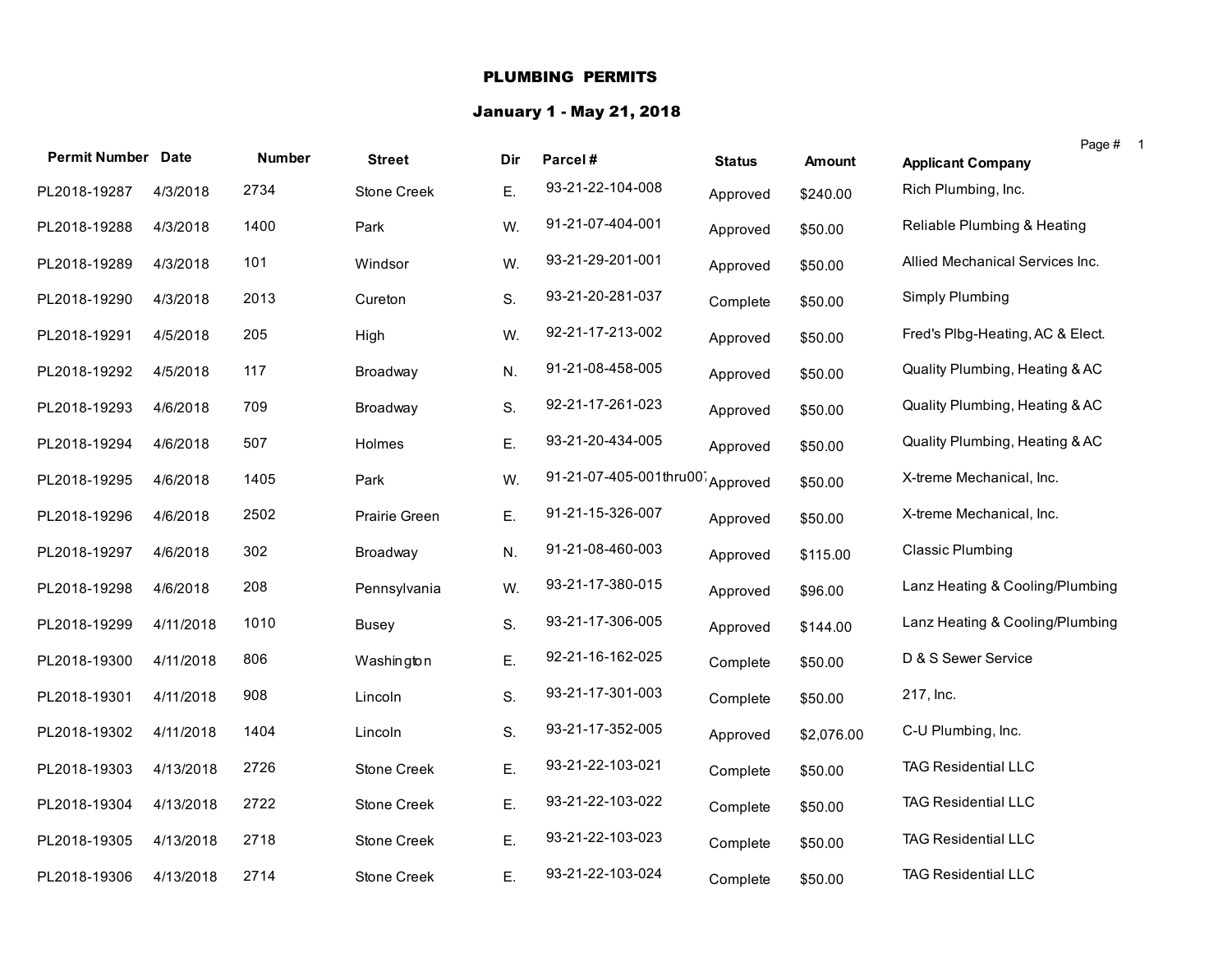| <b>Permit Number Date</b> |           | Number | <b>Street</b>  | Dir | Parcel#           | <b>Status</b> | Amount     | Page # 2<br><b>Applicant Company</b>       |
|---------------------------|-----------|--------|----------------|-----|-------------------|---------------|------------|--------------------------------------------|
| PL2018-19307              | 4/13/2018 | 2710   | Stone Creek    | Е.  | 93-21-22-103-025  | Complete      | \$50.00    | <b>TAG Residential LLC</b>                 |
| PL2018-19308              | 4/13/2018 | 2706   | Stone Creek    | Ε.  | 93-21-22-103-026  | Complete      | \$50.00    | <b>TAG Residential LLC</b>                 |
| PL2018-19309              | 4/13/2018 | 2702   | Stone Creek    | Ε.  | 93-21-22-103-027  | Complete      | \$50.00    | <b>TAG Residential LLC</b>                 |
| PL2018-19310              | 4/13/2018 | 1702   | Bohn           | S.  | 93-21-22-103-020  | Complete      | \$50.00    | <b>TAG Residential LLC</b>                 |
| PL2018-19311              | 4/13/2018 | 710    | California     | W.  | 92-21-17-155-011  | Approved      | \$50.00    | Bodie Cargo                                |
| PL2018-19312              | 4/13/2018 | 611    | Oregon         | W.  | 92-21-17-161-001  | Approved      | \$501.00   | <b>Bodie Cargo</b>                         |
| PL2018-19313              | 4/13/2018 | 806    | University     | Ε.  | 91-21-09-305-009  | Approved      | \$50.00    | <b>Miller Enterprises</b>                  |
| PL2018-19314              | 4/13/2018 | 711    | Kettering Park | W.  | 91-21-05-352-001  | Approved      | \$350.00   | A& R Services/Mechanical Contractors, Inc. |
| PL2018-19315              | 4/13/2018 | 2860   | Philo          | S.  | 93-21-28-201-004b | Approved      | \$50.00    | Simply Plumbing                            |
| PL2018-19316              | 4/13/2018 | 202    | McHenry        | Ε.  | 93-21-20-407-020  | Approved      | \$50.00    | A&R Services/Mechanical Contractors, Inc.  |
| PL2018-19317              | 4/13/2018 | 502    | Lierman        | S.  | 92-21-16-200-005D | Approved      | \$1,375.00 | Reliable Mechanical                        |
| PL2018-19318              | 4/16/2018 | 3009   | Stillwater     | Ε.  | 93-21-22-405-014  | Approved      | \$50.00    | Raymond Miller Construction                |
| PL2018-19319              | 4/16/2018 | 3007   | Stillwater     |     | 93-21-22-405-015  | Approved      | \$50.00    | Raymond Miller Construction                |
| PL2018-19320              | 4/18/2018 | 404    | Urbana         | S.  | 92-21-17-243-002  | Approved      | \$50.00    | Fred's Plbg-Heating, AC & Elect.           |
| PL2018-19321              | 4/18/2018 | 1405   | Abercorn       | S.  | 91-21-15-388-041  | Approved      | \$50.00    | 217, Inc.                                  |
| PL2018-19322              | 4/18/2018 | 1006   | Division       | N.  | 91-21-08-276-009  | Complete      | \$50.00    | Mattex Service Co., Inc.                   |
| PL2018-19323              | 4/20/2018 | 308    | Poplar         | S.  | 92-21-16-131-004  | Approved      | \$50.00    | D & S Sewer Service                        |
| PL2018-19324              | 4/24/2018 | 410    | Colorado       | Ε.  | 93-21-20-229-016  | Complete      | \$50.00    | D & S Sewer Service                        |
| PL2018-19325 4/24/2018    |           | 407    | University     | Е.  | 91-21-08-476-005  | Approved      | \$250.00   | Edelman Inc.                               |
| PL2018-19326              | 4/24/2018 | 605    | Race           | S.  | 92-21-17-255-007  | Approved      | \$50.00    | 217, Inc.                                  |
| PL2018-19327              | 4/24/2018 | 2102   | Pebble         |     | 93-21-22-351-013  | Approved      | \$50.00    | <b>TAG Residential LLC</b>                 |
| PL2018-19328              | 4/24/2018 | 2702   | Stone Creek    | Ε.  | 93-21-22-103-027  | Approved      | \$240.00   | Edelman Inc.                               |